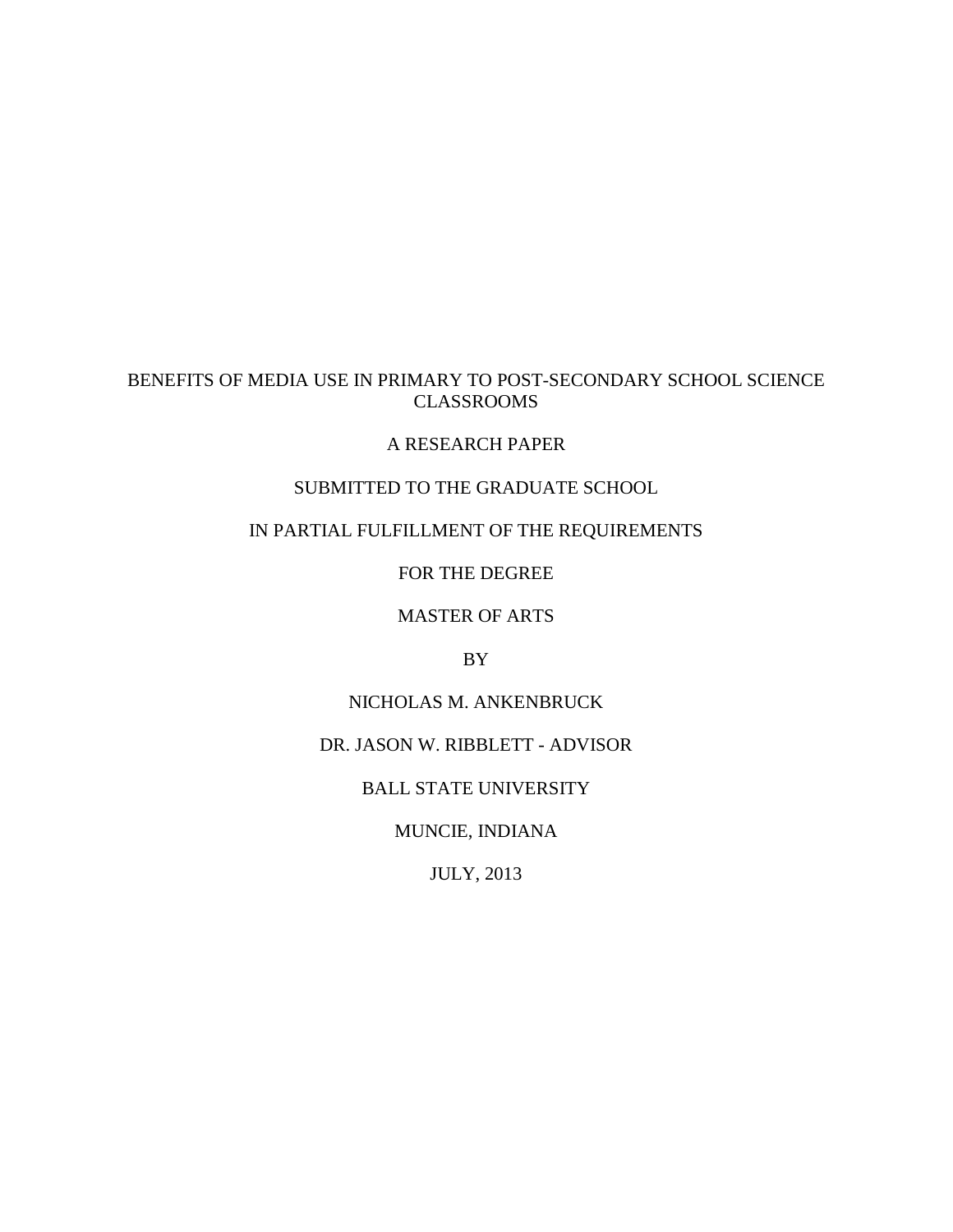# TABLE OF CONTENTS

| $\mathbf{I}$ .  |                                                     |
|-----------------|-----------------------------------------------------|
| $\mathbf{II}$ . |                                                     |
| III.            |                                                     |
|                 | IV. TECHNOLOGY USE IN THE SECONDARY CLASSROOM12     |
|                 | V. TECHNOLOGY USE IN THE POST-SECONDARY CLASSROOM19 |
| VI.             |                                                     |
| VII.            |                                                     |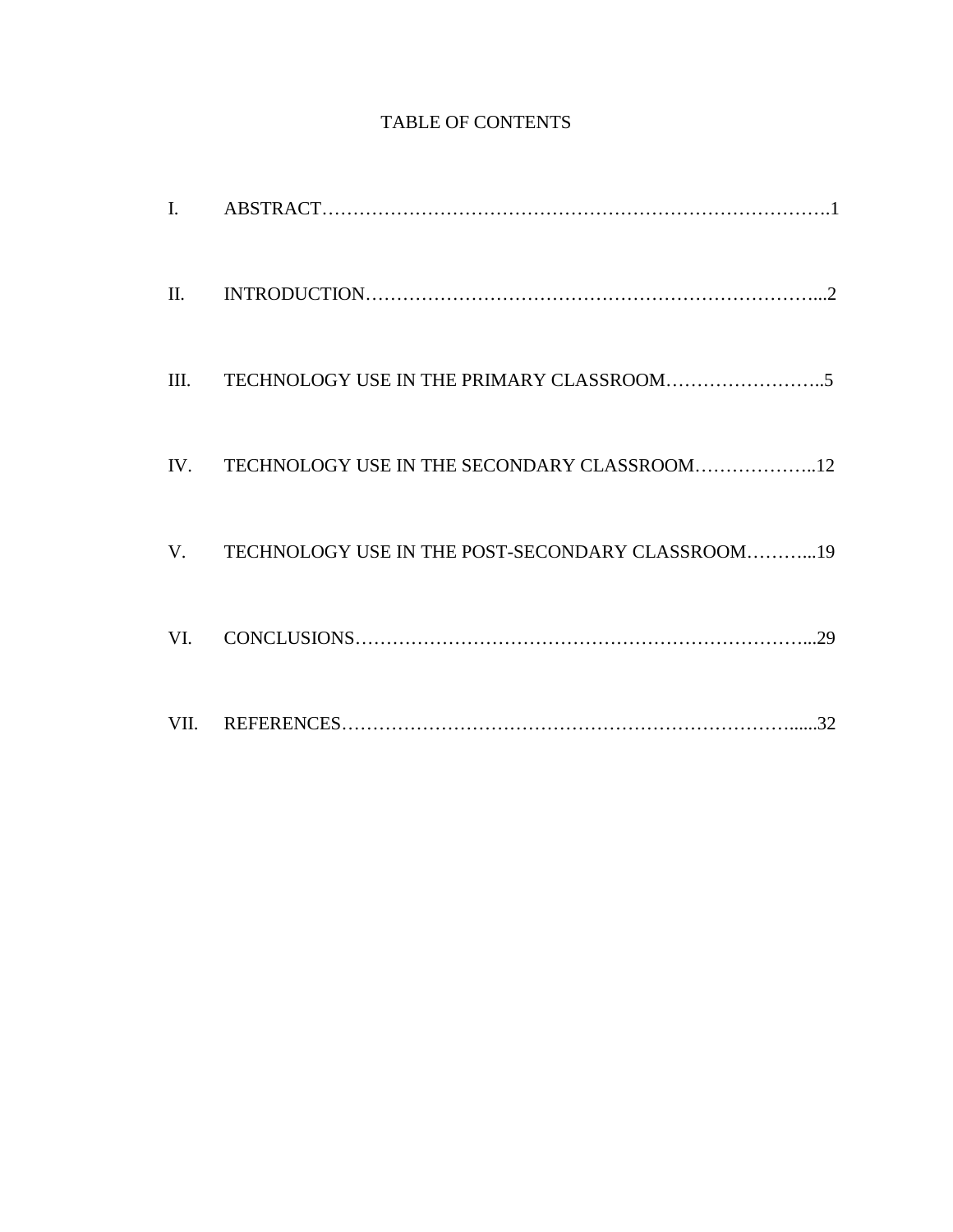## **ABSTRACT**

Society is moving more and more into the digital realm in all aspects of daily life. People of all ages are using technology to make their lives easier and more enjoyable. Children are learning how to operate the family computer or the television before they even learn to walk or talk. This technological movement is starting to carry over into how humans learn information; books are no longer adequate supplements to learning in the classroom. In the field of science, there already exists a standing problem: student misconceptions of scientific concepts due in part to improper instruction. With even less learning being done from books, this could greatly increase the amount of confusion in higher education. By consulting current research exploring the use of technology in the classroom as well as current information on how students learn, this article will show that the use of tablet technology, as well as other media, in teaching can increase the amount of information absorbed and retained by students.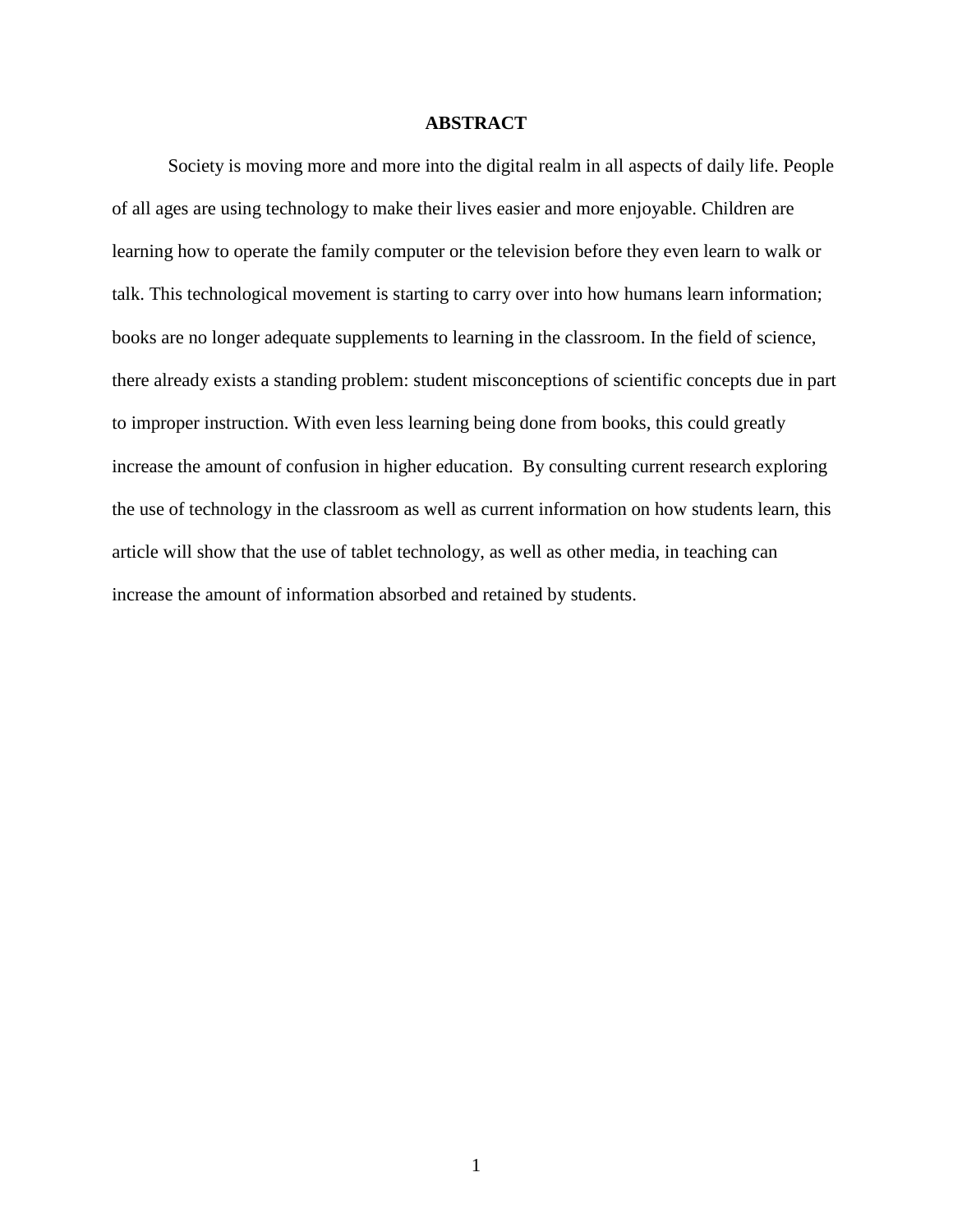### **INTRODUCTION**

Today's society is becoming more and more dependent on technology. It is used as a primary means of communication; information gathering; entertainment; buying and selling of goods and services; and soon, if not already, education. Children are exposed to so much technology that they are learning to operate the family television before they even learn to walk or speak. Rideout found that 74% of children 6 months to 6 years old know how to turn on the television by themselves; it was also found that 58% can operate the remote control and 46% can put in a DVD by themselves [2006]. Researchers did find that only 19% of children can turn on a computer while 28% can use the computer by themselves. However, in a recent study by Common Sense Media, researchers found that an estimated 52% of children between 0 and 8 years old have access to some sort of mobile device in their home; among these children's parents, 29% have downloaded applications specifically for the child [2011]. In addition to mobile devices, the study reported 53% of 2 to 4-year-olds and 90% of all 5 to 8-year-olds have used a computer and most do so frequently; this is a direct result of 72% of all 0 to 8-year-olds having access to a computer at home. Not only are these children accessing games and applications via media, but the study found that children under 2 are spending more time watching television than reading. They found that on average, children from age 0 to 1 are spending 53 minutes a day watching television or videos while they spend only 23 minutes a day reading or being read to; this could be partly attributed to the rise in the number of televisions in these children's bedrooms from 19% in 2005 to 29% more recently. Even more indicative of the influence of media is the fact that 16% of 0 to 8-year-olds use more than one technology at the same time and 79% of 5 to 8-year-olds watch television while doing homework. However, the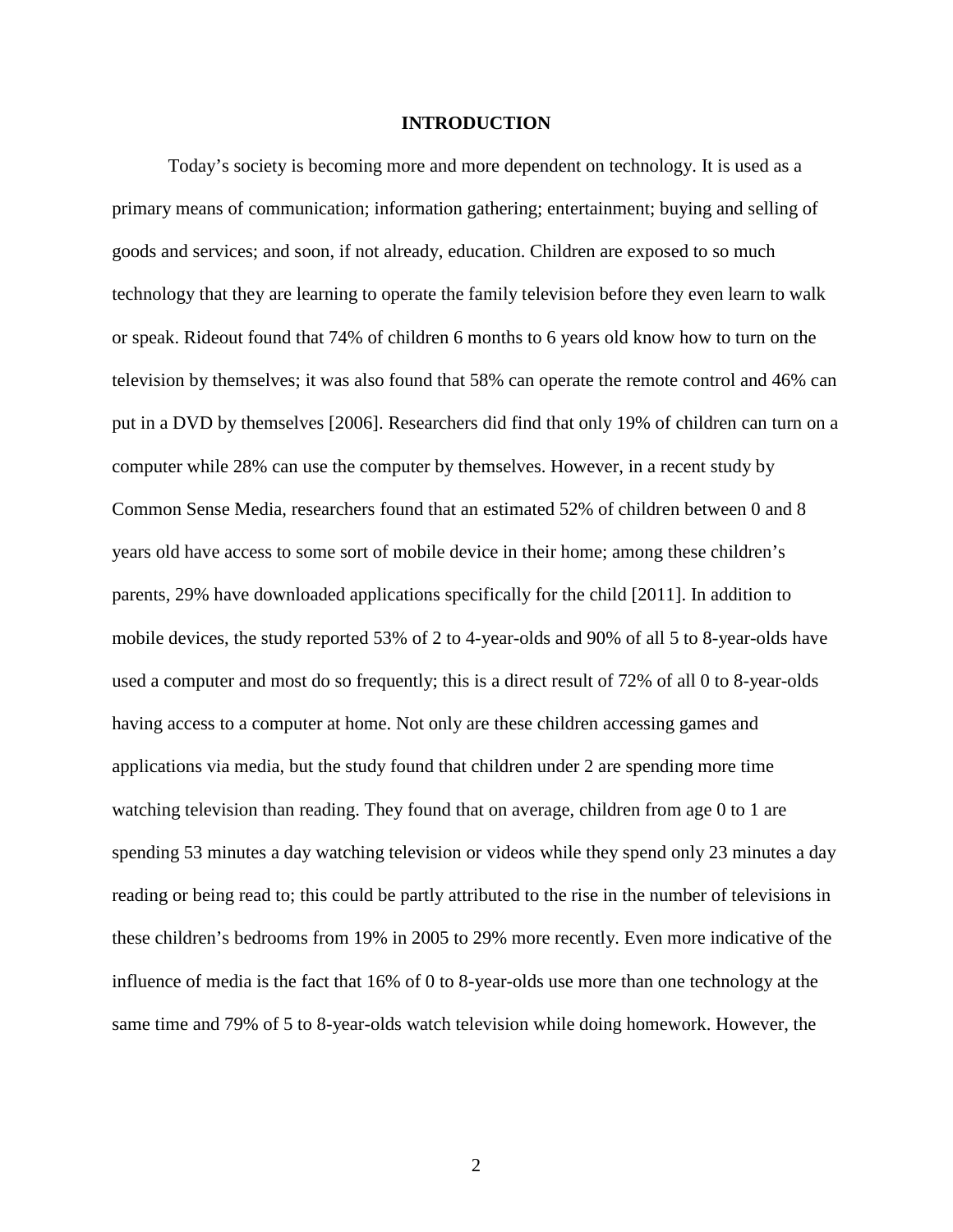increase in media use over the past few years is not only present in younger children but in teenagers as well.

Madden found that 78% of teenagers own a cell phone, with 37% of all teens owning a smart phone, which has already increased from the mere 23% in 2011 [2013]. In addition, 23% of teenagers own their own tablet computers and 93% of them have access to a computer at home. Another study found that 62% of teenagers get current news topics on the internet [Leinhart, 2010]. Researchers also found that 63% of teenagers go online everyday with 36% accessing the internet several times a day [Leinhart, 2010]. In a 2010 study, The Henry J. Kaiser Foundation found that children from age 8 to 18 were using different types of media 10 hours and 45 minutes on average per day; this is nearly a 2 hour increase from 2004 [2013]. Also, The Henry J. Kaiser Foundation found that 29% of media use time was spent multi-tasking with a variety of media but with most time spent listening to music, using a computer and watching television [2013]. The trend of increasing technology and media use in grade school aged children also is true for college students.

In a study by Leinhart, researchers found that 93% of adults between 18 and 29 years old own a cell phone; this age group makes up the bulk of what are typically considered "traditional college students" [2010]. Researchers also found that 66% of 18 to 29-year-old adults own a laptop and 53% of them own a desktop. After surveying students in 11 libraries at 10 colleges, Head found that 58% owned a laptop that they were using for work in the library while only 35% were using desktop computers made available to them [2011]. In the survey, researchers found that 81% of students were checking social media or email messages while there with 73% preparing for a class and 62% studying for an exam; oddly enough, only 36% were in the library looking for research materials. Head also found that 60% of students were multi-tasking by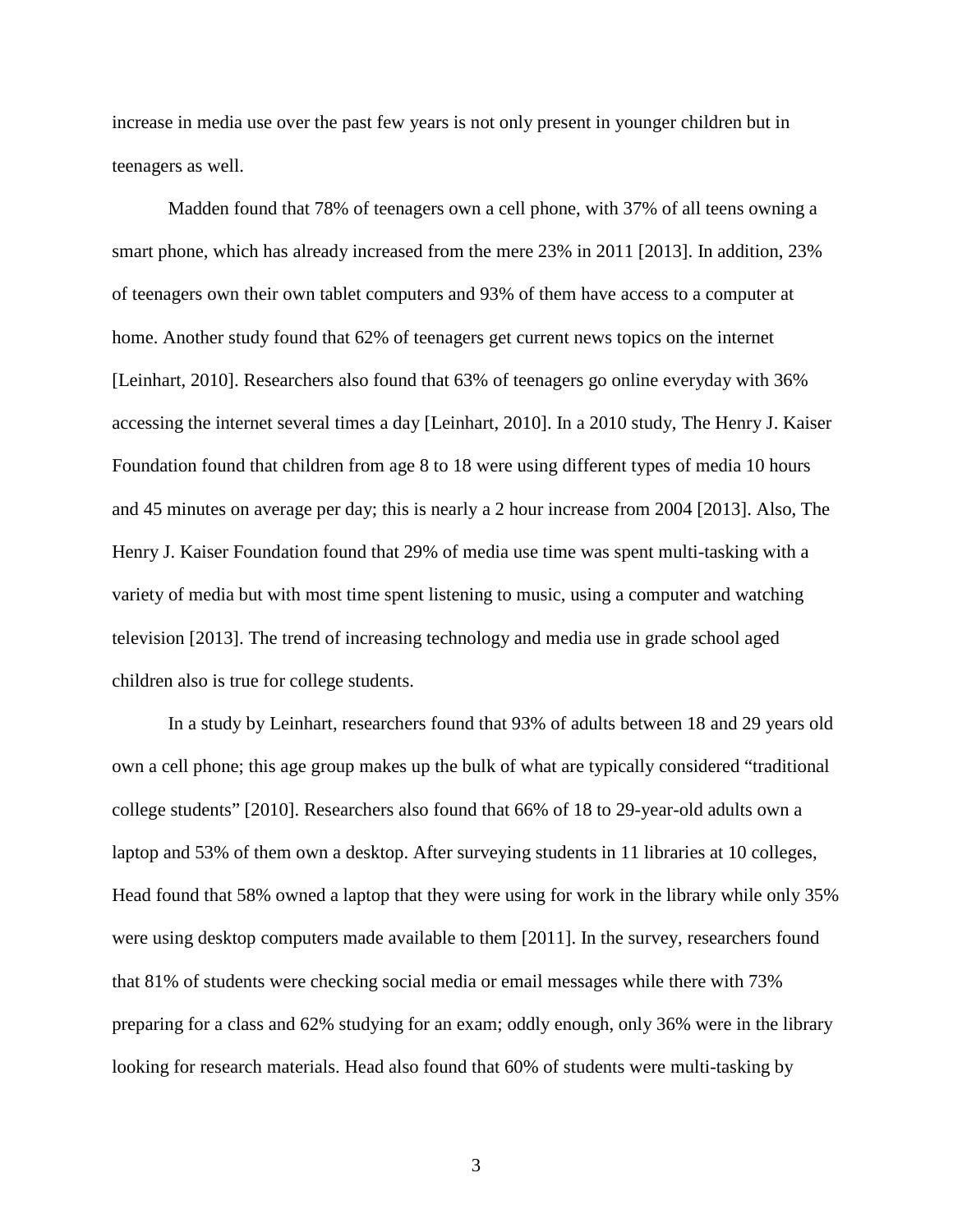checking messages and working on assignments while 52% were checking for messages and studying for exams [2011]. However, as impressive as these data seem, the fact that only 36% of students were using research materials in the library may be troubling.

A study by Iyengar found a 7% decrease in the amount of adults over the age of 18 who read for pleasure in the ten years from 1992 to 2002 [2007]. There was a 5% increase in 13-yearolds who reported not reading at all for fun and a 5% decrease in those who said they read every day; this trend was shown to be typical of other teenage age groups as well. 65% of college students had reported reading less than an hour per week or not at all for pleasure. While the amount of time spent reading for pleasure may seem trivial, it seems to correlate directly to a decline in reading levels and test scores. Reading scores for 17-year-olds have declined slowly since 1992 as the amount of time reading for pleasure has dropped, while those for 9-year-olds have steadily increased with the time spent reading for fun remaining constant. As for high school seniors, Iyengar reported a 5% drop in the amount of students reading at their proficiency from 1992 to 2005 [2007]. These declines have large repercussions later in life for students. Employers have reported that 72% of high school graduates they hire aren't at the appropriate writing level and 38% do not meet the correct reading proficiency. In general, those with higher reading and writing proficiency are more likely to be successful while those who have lower proficiencies will have a more difficult time advancing in their careers.

With the amount of students reading at an appropriate level for their age being in decline and the number of students using media of many types being on the rise, the necessity for altering the way children are educated becomes more apparent. In order to keep up with ever changing technology, educators and parents must consider adapting and introduce media at an earlier age as well as increase its use in molding the minds of children. Many studies have been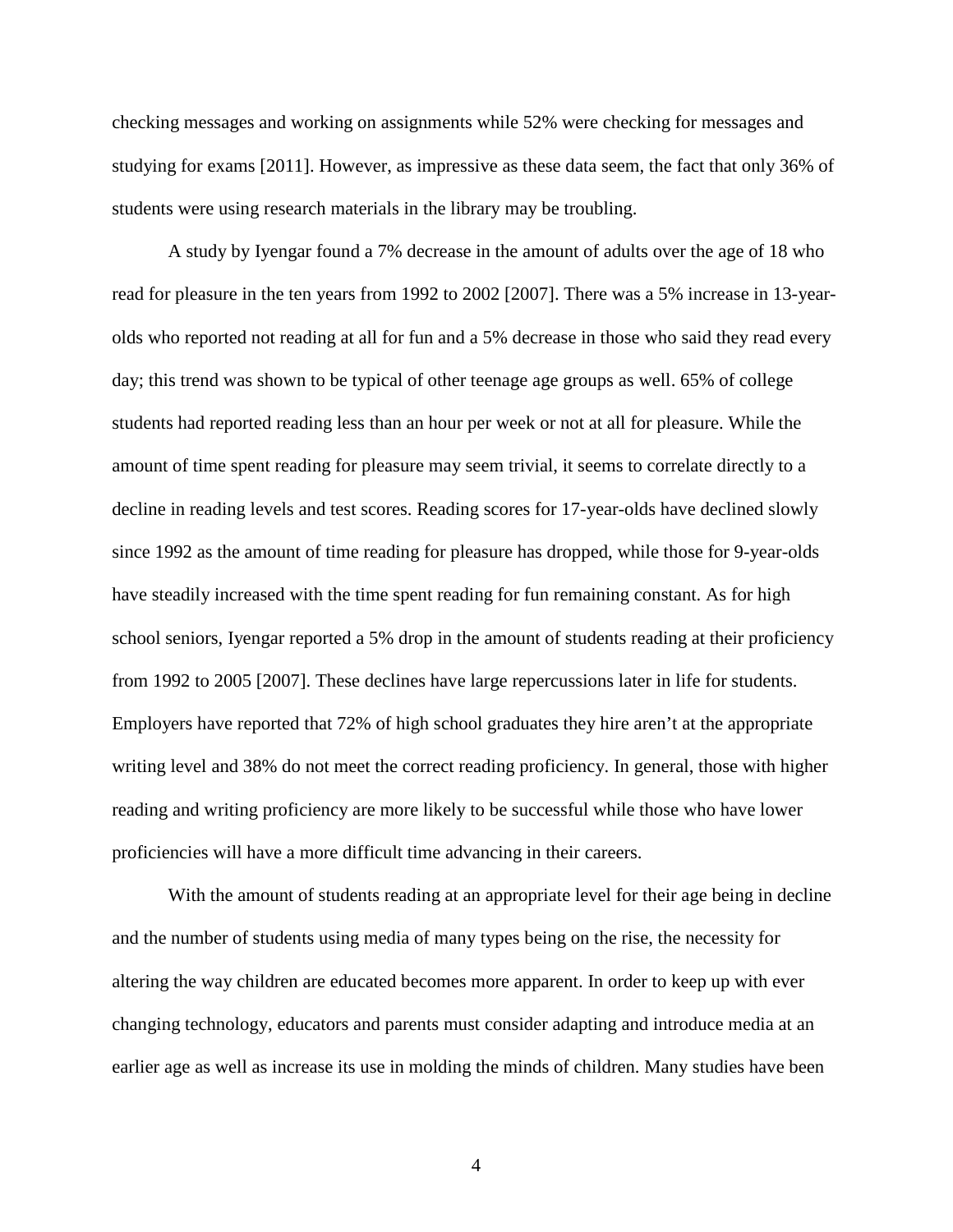conducted already that provide evidence and suggestions on how this can be achieved in this fast-paced world.

#### **TECHNOLOGY USE IN PRIMARY CLASSROOMS**

In 2011 in Sydney, Australia, a study was done to look at iPad use in primary schools. The purpose of the study was to provide the schools with information regarding purchasing and using the iPads in classrooms as well as providing assistance to teachers. The study was conducted in three different schools with five teachers, around 90 students and 75 iPads. The iPads were purchased by the school system, which then partnered with the New South Wales (NSW) Curriculum Learning and Innovation Centre (CLIC) to determine what the study should focus on. In order to evaluate the specific areas of focus, researchers used a combination of student and teacher surveys; parent, student, teacher and principal interviews; and teacher and student blogs, as well as observing lessons using the iPads, looking through samples of student work and looking at applications used. After collecting their data, the information was combined and common themes were noted. Researchers found one of the bigger complaints about the project was the increased demand on the teachers' part when the iPad was introduced to the classroom. Teachers had to spend more time finding appropriate applications as well as making sure they fit the NSW curriculum before even installing them on the iPads for student use. The study found that based on comparison of the applications to the NSW curriculum, only 43% were relevant and considered "instructive, games-based apps". Teachers also said that they believed "content-creation" applications were more beneficial to learning than "instructive, drill-andpractice game" applications; this was because while the instructive applications caused students to recall facts and memorize information such as multiplication tables, the content-creation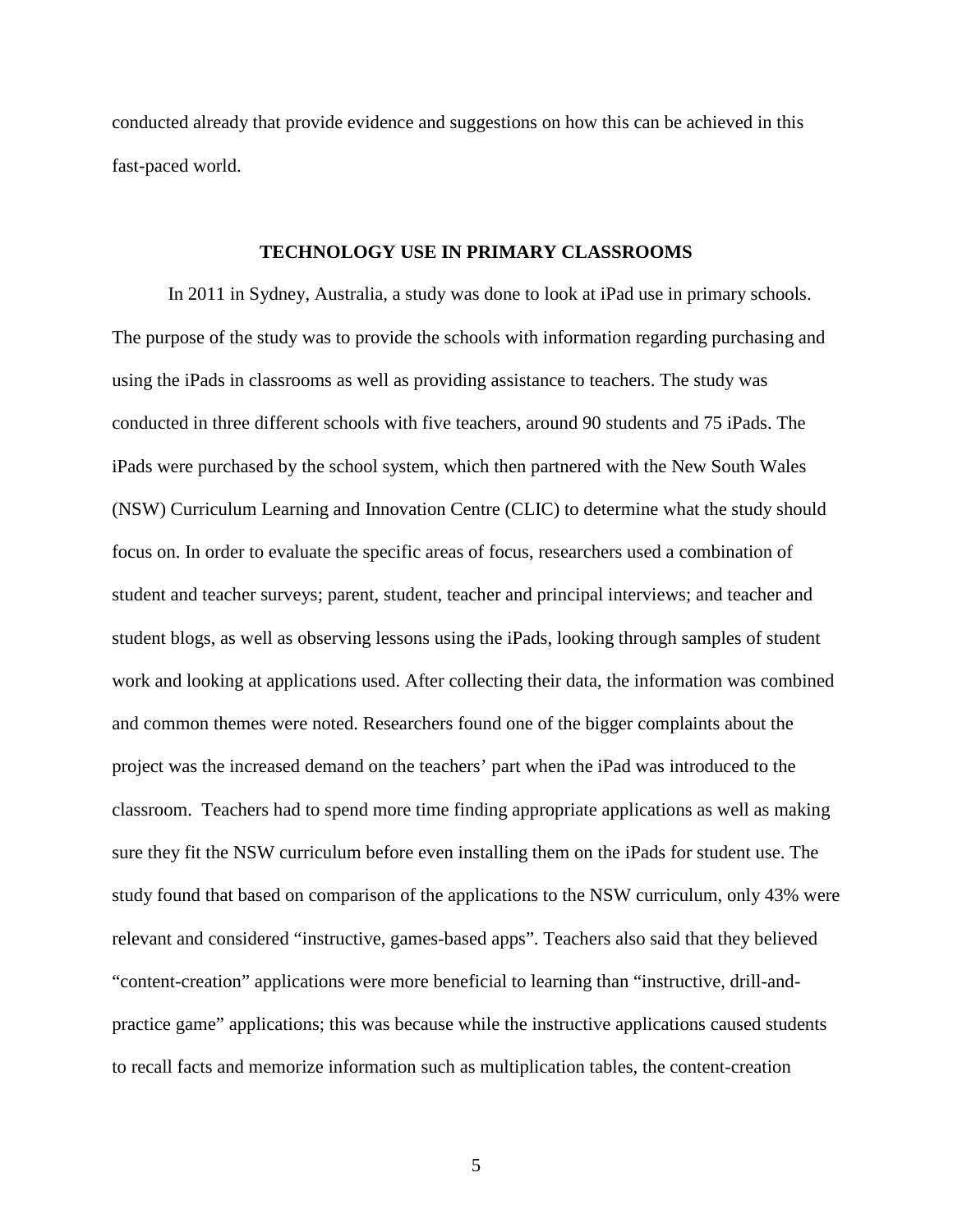applications required more thought and forced students to display more understanding in topics presented. In general, researchers concluded that the study showed that there is a substantial amount of evidence supporting the idea that iPads increase student engagement and cause them to work together more both in person and online. These findings led to an overall better learning experience for students. Some of the teachers speculated that these improvements are due to how easy the applications were to use, the ability of the teacher to focus on individual learning needs, and the fact the openness of the applications allowed students to learn and discover independently [Goodwin, 2012].

In 2010, a study was conducted in a university-based early childhood center in the northeastern United States. The purpose of this study was to evaluate if stylus-interfaced technology was a possibility for use in early education and if it complies with the current technology standards for early education. Researchers studied three preschool classrooms with 41 children total ranging from 3 to 6 years old. From a pre-survey, researchers determined that on average the children spent about 22 minutes a day playing games or using educational software at home; it was also reported that 73% of the children used the computer they had at home and 29% had used touchscreen and stylus technology before. The data was collected over a period of six weeks and the children were limited to only using stylus technology. The study took place as an alternative to an assignment where the children were being asked to draw a self portrait for the second time. Typically as part of the assessment of the child's development, they were asked to draw self portraits three times during the school year. Each of the children was asked to draw a self-portrait using a tablet with Microsoft Word. The children went through three different sessions. During the first session, researchers gave the children basic instructions on how to use the tablet and the basic features available to draw on it; they were then able to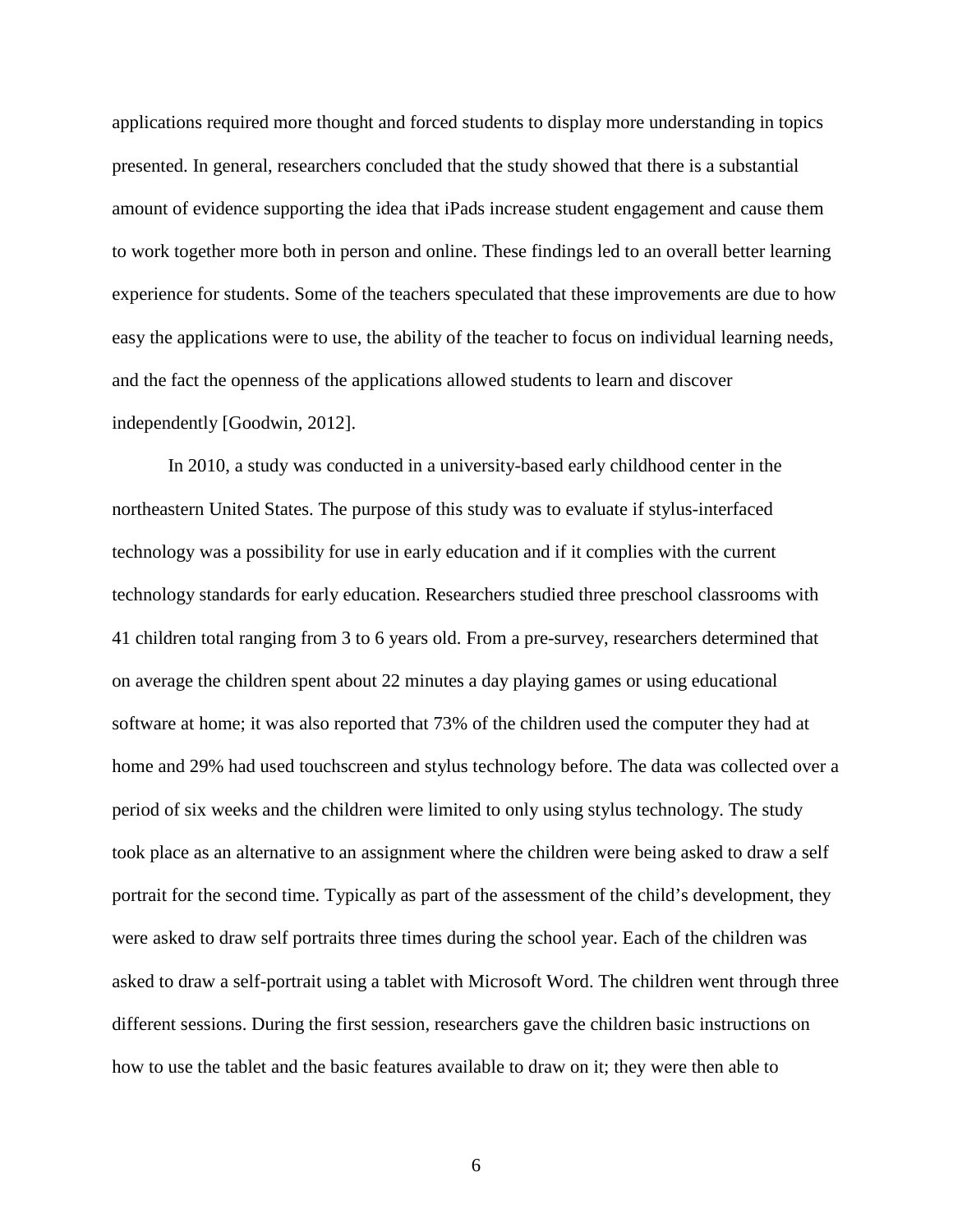practice using these tools. In the second session, the children were asked to actually draw their self-portrait; they had access to a mirror for reference. After completing their portrait, the children were asked to come back to answer questions about using the tablet and what their preference was over paper and pencil drawings. The teachers also were interviewed about the children's interest in the tablet technology and differences and evaluation of the portraits created with the tablets. The study reported that teachers rated 66% of the self-portraits as typical but 20% exceeded their expectations. From the children's interviews, it was reported that 64% preferred using the tablet. The study concluded that as the children grew accustomed to the tablets, they became more independent and were more likely to try different things and be more creative [Couse, 2010].

A study in an elementary and middle charter school in the northeastern United States explored the possibility of game creation being a tool for learning. The purpose of the study was to learn about the processes children undergo as well as the problems they encounter while designing a game in a science classroom. The class being studied consisted of 10 fifth-graders. The students were asked to choose an environmental problem out of their book to research and then design a game in order to teach it to second-graders using a program known as "Scratch". All of the students had previous experience with "Scratch". The students were each given a laptop computer to design their games but were free to share ideas with their fellow classmates. Two science teachers and a technology teacher were present when the students worked on the project. The science teachers were primarily responsible for managing the classroom primarily because they had no previous experience with "Scratch", while the technology teacher helped answer questions about game design. At the end of the study, researchers found that each of the students had created an environmental science game that displayed real-world scenarios with a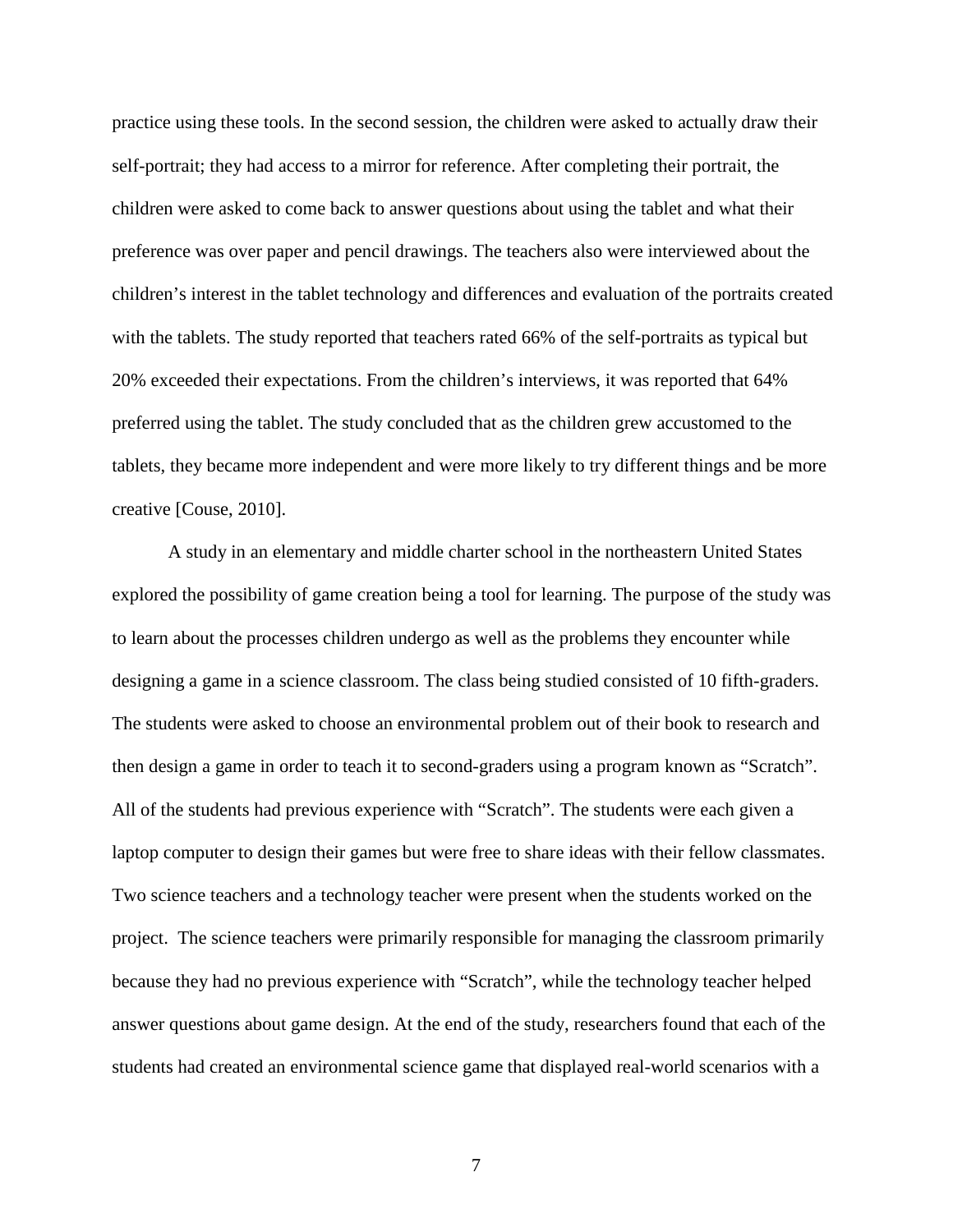few unrealistic features. Though there was no direct measurement of the amount of knowledge about science obtained by the students as they created their games, the process each student underwent was very telling of the fact that learning was still going on. Many times while working on a certain aspect of their games, students were asked by researchers what certain things represented and why they were there. When the answer was unclear, the students researched it and the researchers observed a change in their game. The children also modified things in their game based on testing and playing games other students had created. The researchers speculated that game programming was a potentially constructive way to foster learning in children; for the students not only taught themselves new scientific information in order to teach others but also learned different computer programming skills by observing and mimicking those around them [Baytak, 2011].

In a study in Montreal, Quebec, researchers explored how to better use computers for tutoring. The subjects in the study were eight 4 to 5 year-old children at a local childcare center. The children were required to be at the center every day for two weeks in order to participate in the study. The researchers collected data by asking the parents to complete a survey that included information about their child's computer use, recording tutoring sessions, and observing tutoring sessions. The software used in the tutoring sessions was designed for twenty-minute sessions. It focused on development of learning the alphabet, phonetics, fluency, comprehension, and writing. The program also contained tools for the tutor's use including planning and means of communication between the teacher and the tutor. During the sessions, the tutors used activities such as letter sounding, word-level blending, auditory blending, auditory segmenting, and spelling in order to achieve the objectives of phonetic awareness, letter sounds, and sound blending, which were decided by the researchers. The tutors and observers were trained to use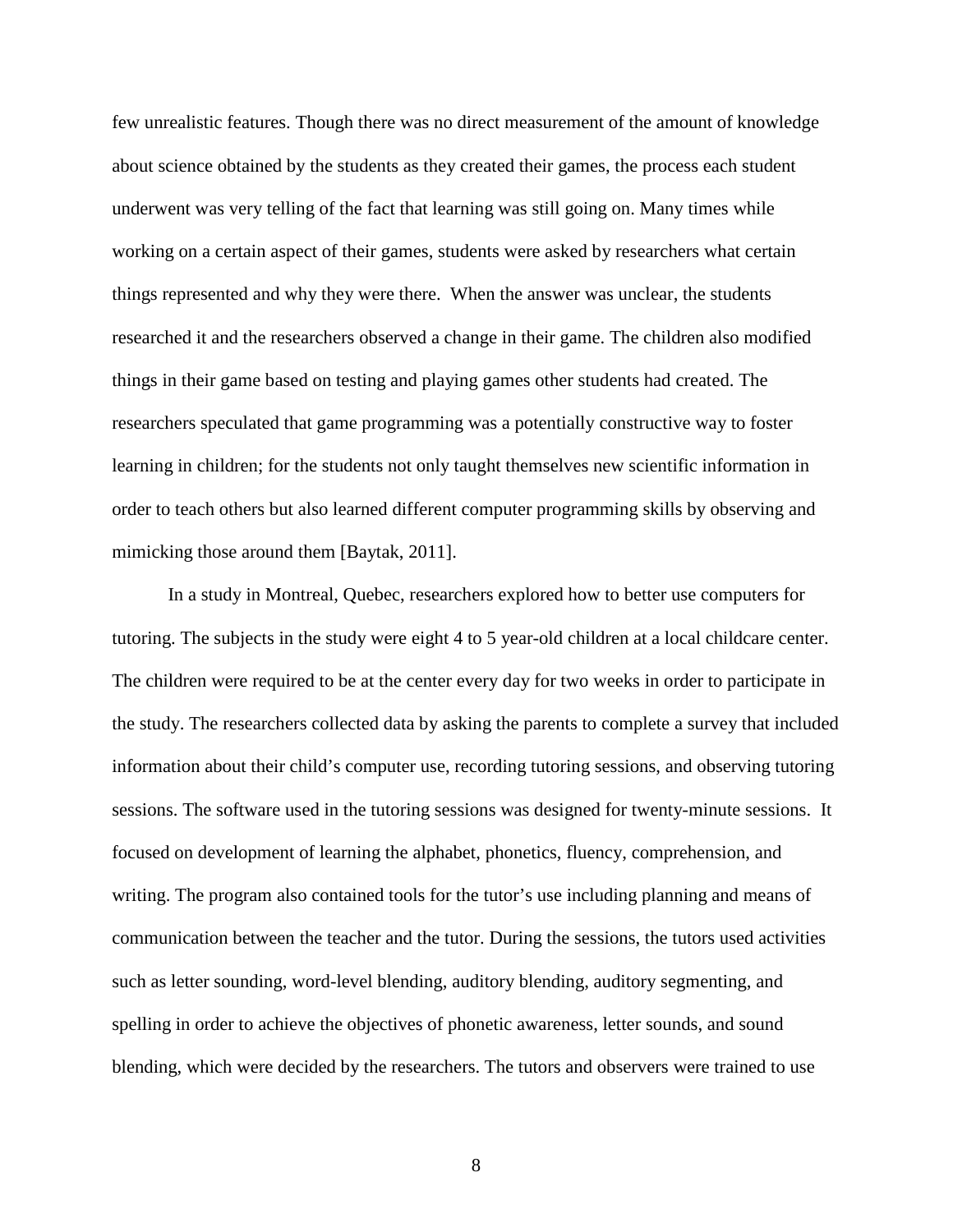the software prior to participating in the study. The tutors were given a laptop computer and a paper manual in order to conduct the sessions. The children worked with the same tutor for all ten days they were in the program. The first session involved an assessment of the child's skill level; the other nine sessions were individualized to fit each child's needs. At the end of each session the children received a reward built into the software program as well as a tangible reward from the center. The survey results showed that most children were read to several times a week and though all of the children had access to a computer at home, only three used it frequently. The data showed that the children had no reservations about getting acclimated to the software. The researchers also observed that the attitude of the tutor greatly impacted the experiences the children had. For instance, if the tutor was in a poor mood, the child focused on the computer program; whereas, when the tutor was lively, the child was more interested in them. Observations showed that the tutors also greatly impacted the learning experience by offering feedback and motivation to the children as they worked through the program. The researchers concluded that the software involved in this study is very useful as a tool but nothing more; the tutor's instruction and support still provided the primary means for learning for the children [Schmid, 2008].

A study attempting to understand how children's attitudes towards working together changed while collaborating on a software-writing project was completed in 2006. This study was done in three classes in a mid-size town in the midwestern United States: one class contained 20 kindergarten students, one was comprised of 21 kindergarten and first grade students, and the final class had 23 first-graders. Twelve pairs of children were selected from each class. All of the children were paired and asked to participate in a writing activity requiring them to collaborate with the other pairs of children involved in the study. The rest of the study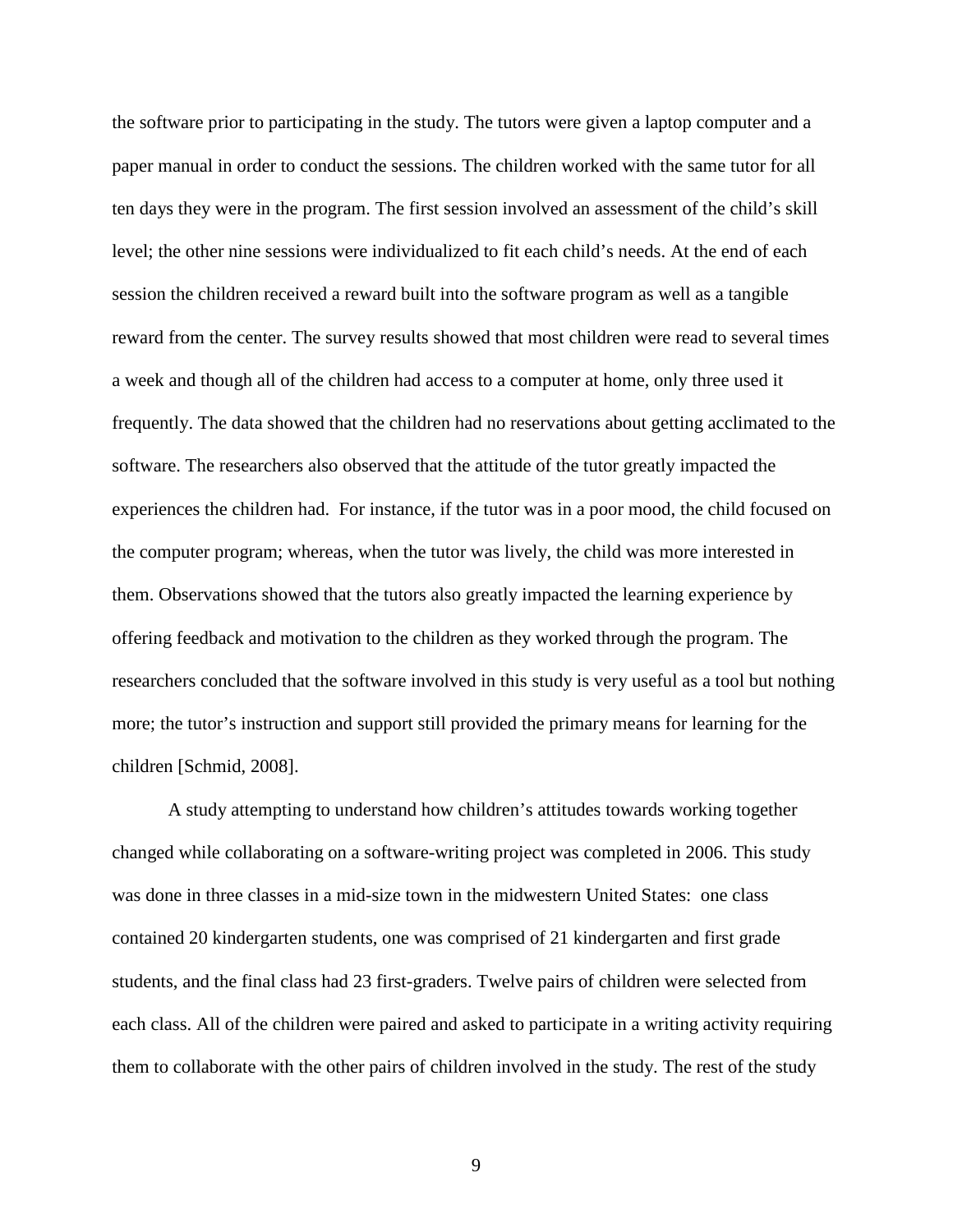occurred over three semesters with a different phase each semester. During the first phase, the researchers observed each class and helped the children learn Kid Pix Studio Deluxe writing software. Near the end of first semester, the pairs were asked to write their first story and were videotaped while doing so. In the second phase, the children were asked to write three stories and their interactions were recorded again. During the final phase, interviews were collected with the teachers. Researchers observed that over the course of the study, children changed from being independent to being more collaborative; the children also shifted the role of leader between each other. Less competent children also were observed doing important tasks more often as the study progressed, which researchers speculated was an indication that the more competent child in the pair offered assistance to the less competent one causing them to grow and learn [Chung, 2006].

A study at the National Institute of Education at Nanyang Technological University in Singapore observed the use of a stylus-driven painting and drawing program on a tablet computer by young children. The purposes of the study were to gain an understanding of how children develop symbol and sign formation skills through painting and drawing and to determine whether doing this using technology had an impact. The subjects of the study were 12 children between the ages of 2 and 11 who had no previous interactions with computers or tablets. Researchers used a program called "Artrage" that allowed children to draw pictures on a tablet. In each session, the children were brought in, introduced to the tablet, and were then allowed to spend an hour with the tablet to draw whatever they wanted. During the first sessions, parents accompanied the child; during later sessions, siblings or sometimes just the investigators accompanied the child. All of these sessions were videotaped for analysis. One of the main surprising things that researchers observed was that very young children were just as eager to explore the array of colors as the older children; the researchers had previously thought that the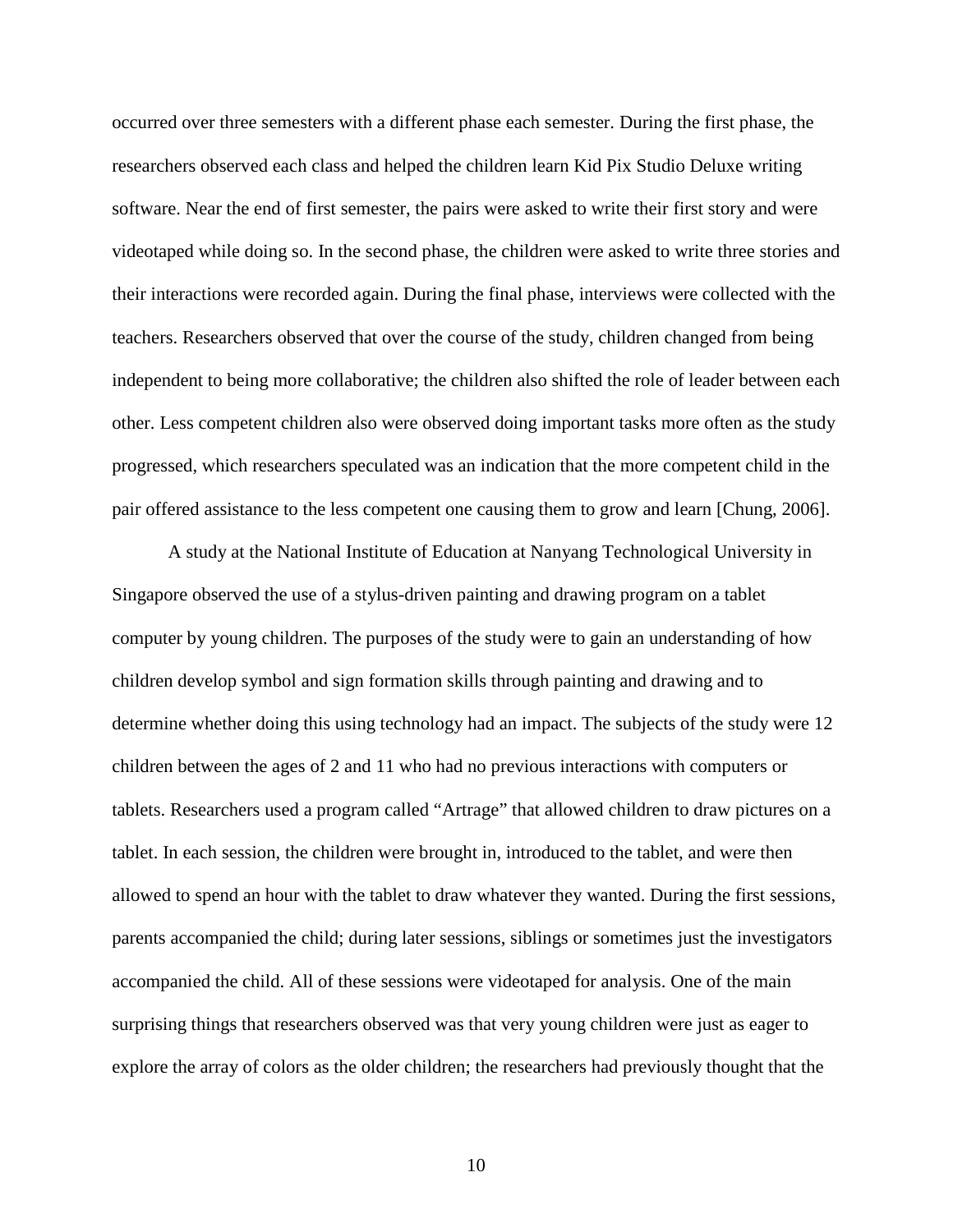vast spectrum of colors available in the program would overwhelm two and three year-olds. The researchers observed that in addition to the variety of colors used, all of the children were able to adjust the lightness and darkness of the colors as well as use a variety of shapes; they even observed children using Chinese letters in their drawings. Due to the success the children were having with the tablet use, the researchers decided to introduce them to a simple game design program known as "Scratch". This program allowed the children to transfer the skills they had acquired from drawing on the tablet to another type of technology, which they used to animate their pictures. The authors did not go into much detail of the results of the programming portion of the study other than to say that children seemed to be able to retain skills previously acquired to achieve success with the programming software. During the children's interactions with the tablet computer, the researchers observed that the aid of the adult present and the functionality and usability of the tablet had a huge impact on the success of the sessions. They found that after a few sessions all of the students were able to open the program and retrieve saved files to continue working on their drawings. The study concluded this electronic paint program could be a valuable tool in teaching children how to paint. In addition, they speculated that this technology could clarify the topics of color, hue, and tone, which the researchers felt were difficult to teach to children using traditional methods [Matthews, 2007].

Researchers in Singapore conducted a study where they designed a series of lessons using a drawing program known as "Group Scribbles". The purpose of the study was to observe the use of Group Scribbles to improve collaboration between fifth grade science students. The Group Scribbles program was made up of an area where students could design their own work as well as one where they could share it and compare it to other students; the software also allowed them to post pictures and comments anonymously. The software was run on a tablet computer and a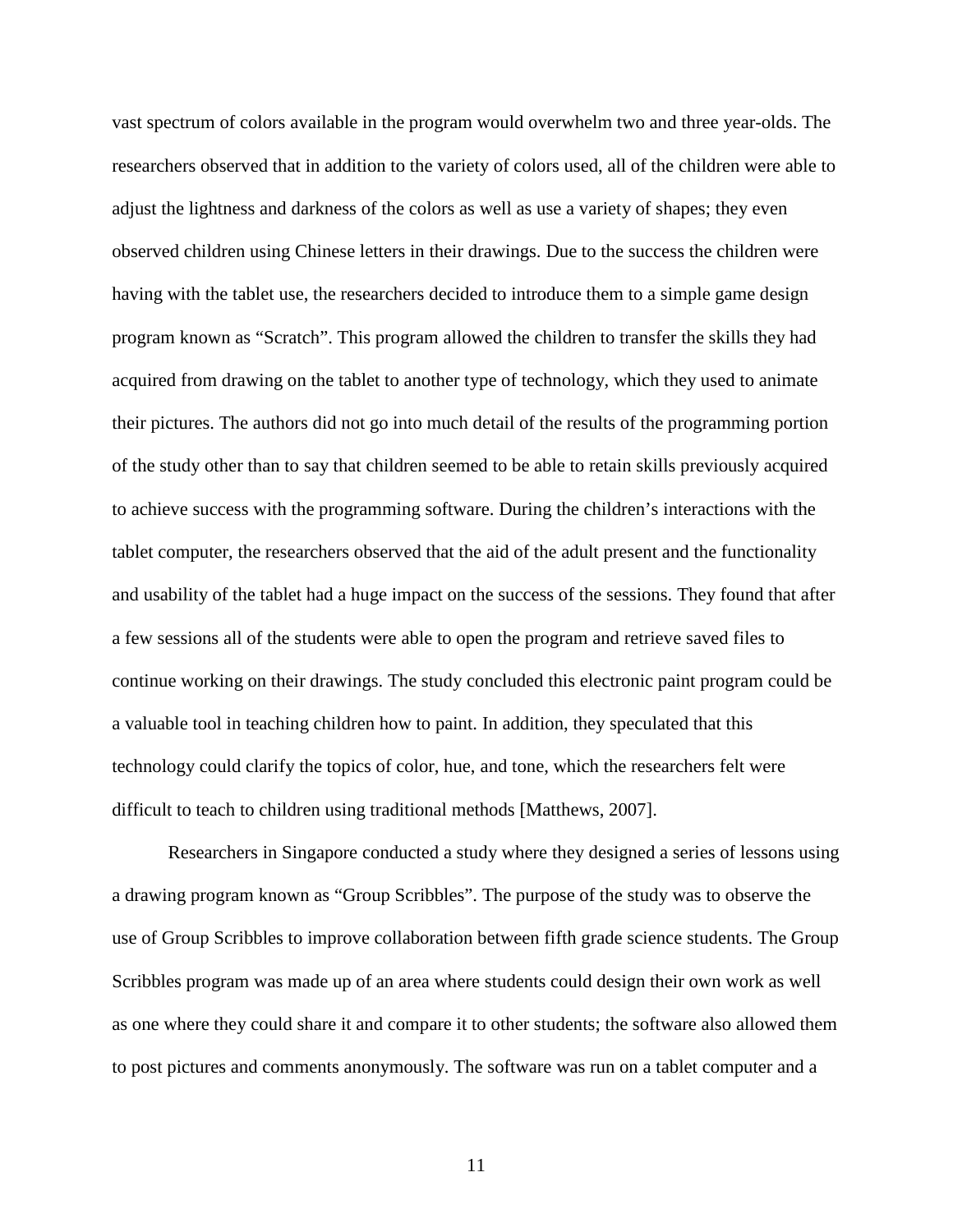stylus was used to draw as well as alter different features such as the color of the ink and thickness of the pen. The teacher also had the ability to interact with each of the student's sheets. The subjects of the study were 40 students in a fifth grade science classroom. The students were taught a lesson about the topic of "dispersal of fruits and seeds"; during the lesson, they were supposed to learn how seeds were dispersed. The class was divided into 10 groups of four students each. Using the Group Scribbles software, students were asked to explain their ideas using words or pictures on a private board, share their ideas with the other students in their group on a group board, look at boards created by other groups, collect comments from the other groups on their own board, and finally present their ideas to the whole class verbally. 38 out of the 40 students presented their ideas on the ten group boards. The researchers found that the facilitation of the activity allowed each student to present ideas equally without one student monopolizing the discussion with their own ideas. The fact that students could post anonymously allowed them to post more freely without fear of being embarrassed. The researchers concluded that the program was an effective tool in fostering interaction and supporting collaboration [Chen, 2011].

### **TECHNOLOGY USE IN SECONDARY CLASSROOMS**

During the 2007-2008 school year, a study was conducted in a suburban New York middle school collaborated with the University of Buffalo to design a curriculum and lesson plans to integrate computers into the science classrooms. The main purposes of the study were to evaluate the affect of combining inquiry based teaching with technology on students' learning, find out what technologies were deemed helpful in learning science by students, and how students felt technology could improve science teaching. The study primarily focused on two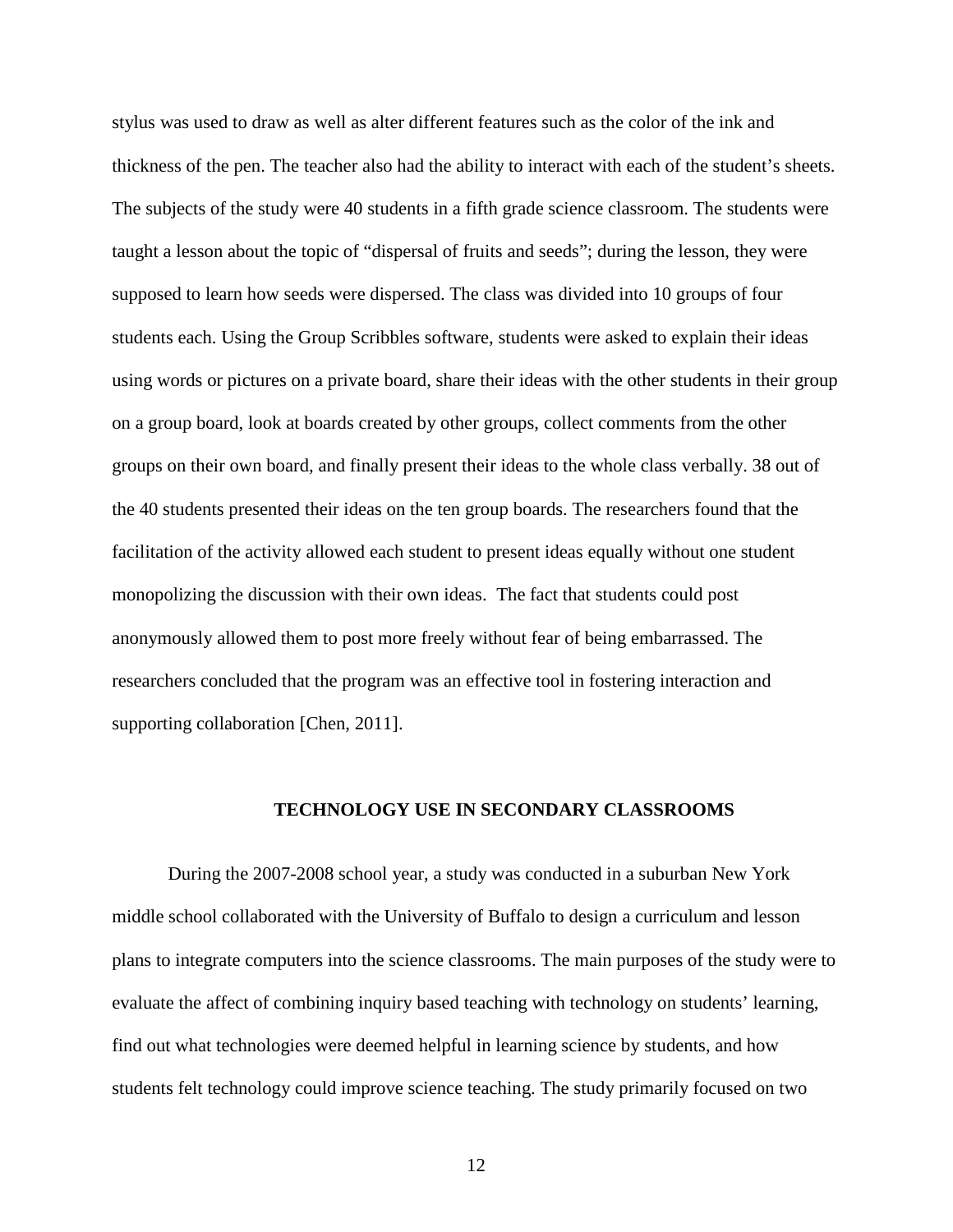science teachers in particular; the teachers were given fifteen MacBook computers as well as probeware and software for use in their earth science and physical science classes. The teachers used scores from previous standardized tests to guide their development of the lessons, labs and student projects. These activities were relevant to real world topics. They also created specific exams and rubrics to determine student knowledge of the topics presented. The teachers used the MacBook computers to make podcasts, photo books, and slideshow presentations, as well. Probeware also was used because it helped students gather data quickly but required little setup so that students could collect and analyze data in the same day. The ability to collect actual data allowed for students to have a more solid understanding of concepts being discussed in the classroom; it also forced students to focus on data analysis and critical thinking. In addition to collecting test scores to assess the study, researchers collected surveys of student learning styles, technology use at home and observation of teaching styles. The teachers also were interviewed about their perceptions of the project. The earth science class had been previously considered a difficult course; however, enrollment increased 42% during the year the study was conducted. The introduction of the MacBooks and other technologies increased the amount of time the students spent in the classroom. 100% of students who took exams scored between 65 and 100% and no students dropped the class. Researchers also found that students in the physical science class had made massive improvements from previous years. The number of students achieving the highest scores of 3 or 4 on the New York State Grade 8 Science assessment increased from 91% to 94% with the addition of technology in the classroom; the number of students receiving a 4 on this assessment alone increased from 41% to 58%. The survey of learning styles found that only 15% of students considered themselves "logical-mathematical" or "verbal-linguistic" learners. Furthermore, 40% of students considered themselves visual learners. This means that a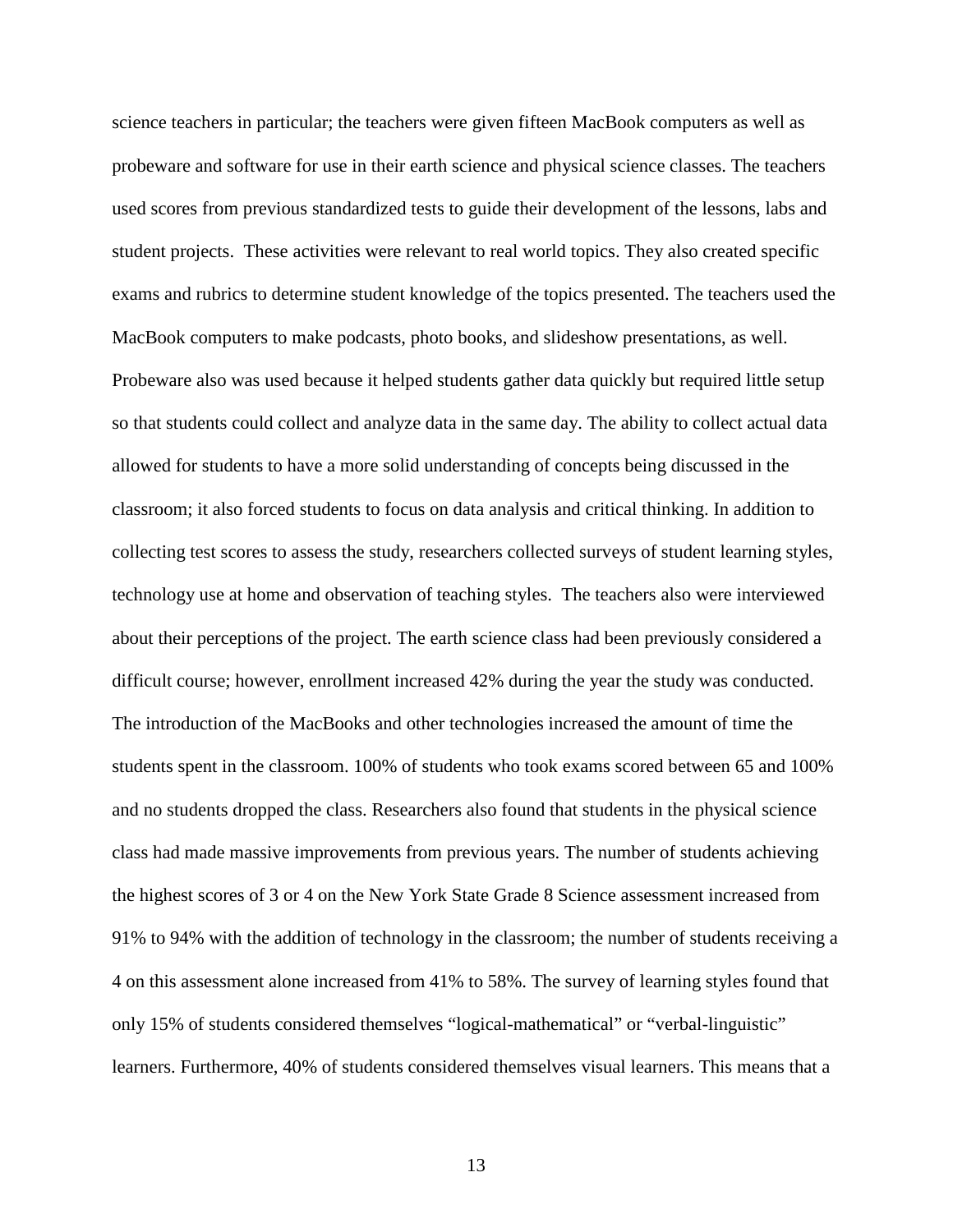vast majority of students were not being reached by traditional teaching methods such as lectures, notes, or textbooks. After the study, a large number of students surveyed said they felt their teachers were "[using] methods that matched my learning style" and over 80% were satisfied with the use of technology the teachers used in their lessons. The researchers infer that this could mean that more students were being reached because the teaching strategies were more catered to their learning styles [Yerrick, 2010].

A study at the Educational Technology Center in Israel explored the possibility of using simulated laboratory experiments to educate students. The goal of the study was to present a series of support programs and observe and examine their effects on academic achievement. 473 seventh grade students from 16 classes in 33 schools were randomly assigned to 5 groups. The Educational Technology Center has a computerized environment that can simulate laboratory experiments; there are 42 out of 60 different problems students can solve that directly apply to the science curriculum. The students all used the same textbook and were given appropriate worksheets based on the group they were in. Each group was assigned a specific program that offered a different level of support while working on the worksheets; these programs offered a different number of what the researchers referred to as "support components". These components were called structural, reflection, subject matter, and enrichment. The structural component in general guided the student to the correct answer without much thought. The reflection component caused students to scrutinize possible solutions as well as define reasons for error. The subject-matter component simply gave concepts relative to the problem and provided specific instructions. Finally, the enrichment component caused the students to relate the problem they were trying to solve with other relevant subjects. The programs made up of these components were called Teacher A, Teacher B, and Teacher C; the final two programs were an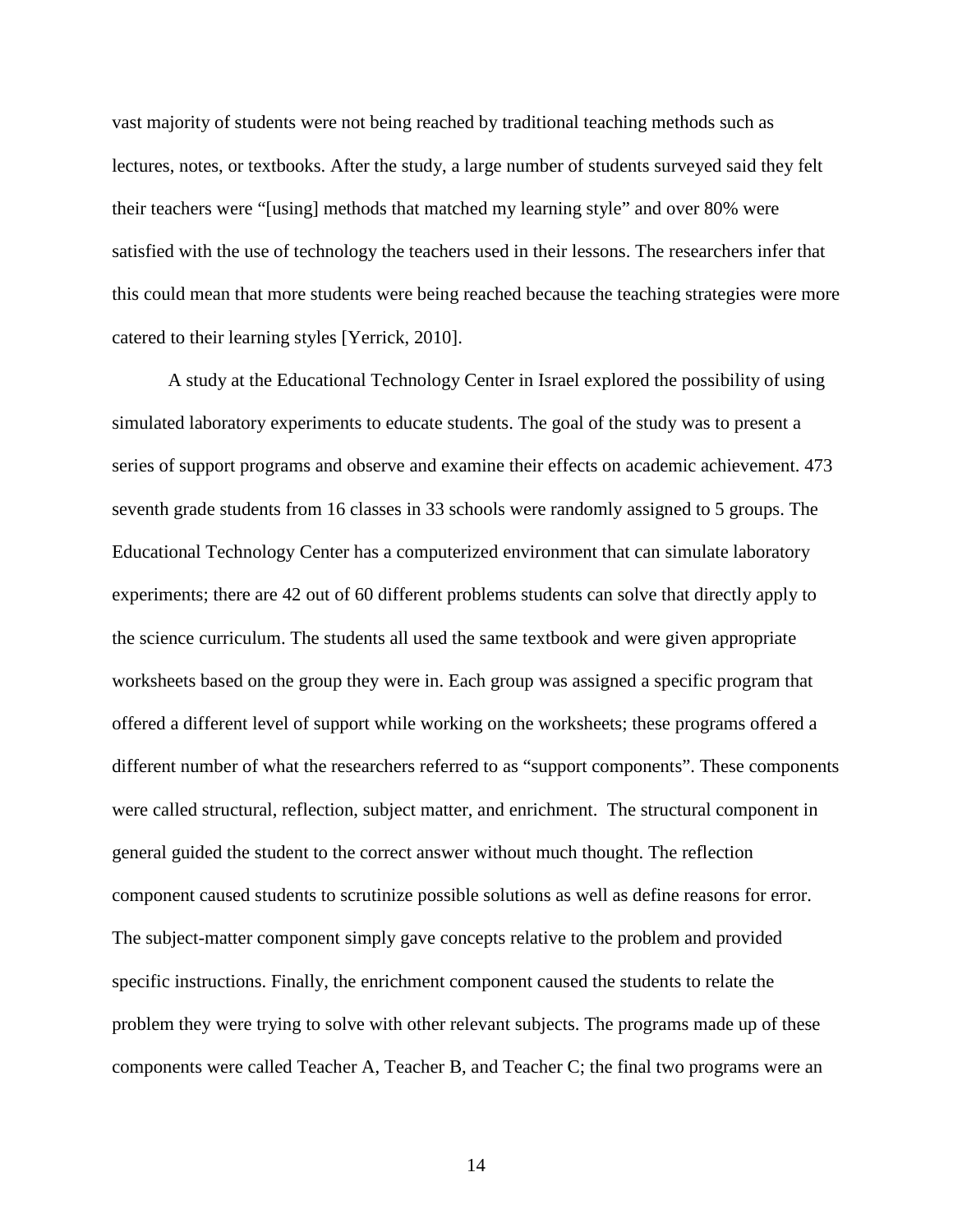enrichment program only comprised of the enrichment concept and a control program where students received no support whatsoever. Teacher A, Teacher B, and Teacher C all contained the structure component and the enrichment component; Teacher B and Teacher C both had the reflection component. In addition to these, Teacher B had a subject matter component where specific instructions and text explaining what was going on were presented, while Teacher A had a subject matter component where only specific instructions were given. The students were asked to perform the experiments, find missing data and suggest a reasonable answer to a problem based on their findings while filling out a worksheet. An assessment was administered at regular intervals during their time spent working on the study. The purpose of the assessment was to test retention and understanding of the subjects presented in the simulations. Researchers found that students in groups using the Teacher B and Teacher C programs had a higher achievement than in Teacher A; they speculate that this means that the subject-matter component was surprisingly insignificant and the structure and reflection components have a large affect on achievement. They also predicted, based on higher achievement correlating to the addition of the reflection component, that the reflection component forces more responsibility for learning information on the student than on the instructor which builds a better foundation for knowledge and leads to those higher achievements [Fund, 2007].

A study at Tel-Aviv University's Science and Technology Education Center looked at the effect of using a virtual model of the Solar System to teach high school students about it. The purpose of the study was to be able to analyze the development of the high school students' understanding of astronomy by interacting with the virtual Solar System. The virtual Solar System has a Free-Mode, Sun-in-Site mode, planetary mode, and geocentric mode, which users can choose from in order to observe it. Users also have the ability to adjust rotation and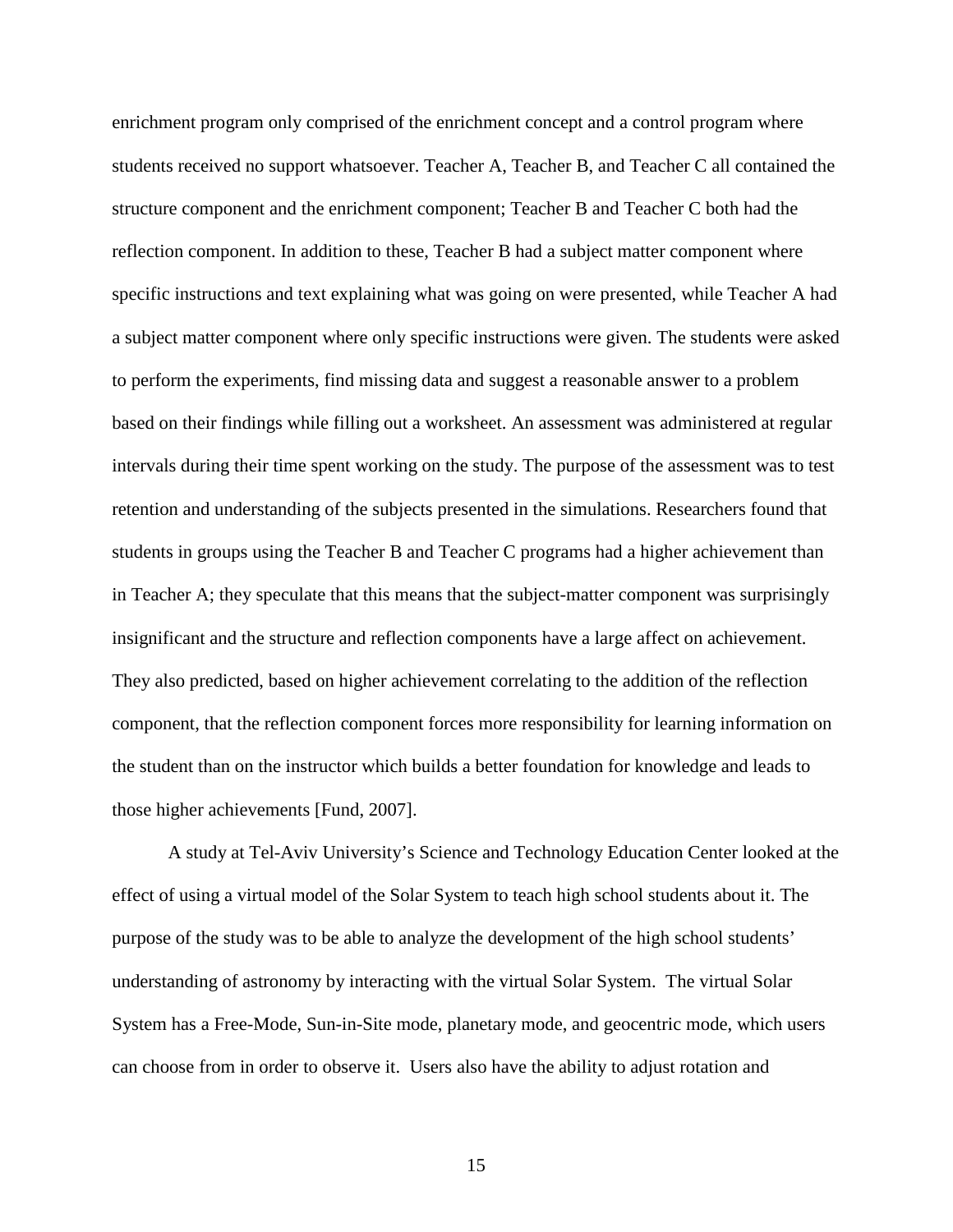revolution rates of the planets. Nine  $10<sup>th</sup>$  grade students acted as the subjects for the study; they were given a pre-test to assess preconceptions and existing knowledge. The study occurred in a lab in individual sessions lasting for a couple hours where each session was repeated with different assignments four times. After becoming acclimated with the program, the students were given two assignments consisting of a series of questions where they were asked to observe and answer questions about something occurring in the Solar System. The students were not given any help but rather were required to explore and experiment on their own to discover the answer. During these sessions, the students also were recorded so the researchers could observe their learning in real time. The researchers concluded that the virtual Solar System was a reasonable tool that could be used in helping students learn about the Solar System, especially those who are visual learners. However, there also were problems that arose that would need to be resolved: they found that based on certain observations during the sessions, students were developing misconceptions regarding certain phenomena that were occurring. The researchers feel that this is most likely due to the lack of assistance when working with the simulation and that guided use of the virtual Solar System would yield better results [Gazit, 2005].

In Kenya, there was a study conducted that examined the use of a computer simulation and its effects on biology education. The purpose of the study was to explore the effectiveness of a computer simulation in improving the learning outcomes of students of cell theory. The subjects of the study were 102 students from 3 secondary schools in Kenya. The students were split into three groups: two of the groups received a pre-test and the third did not. The group that didn't receive the pre-test as well as only one that did then used the simulation before receiving a post-test; all three groups received the post-test. The simulation was made up of images that illustrated the topics of interphase, prophase, metaphase, anaphase, and telophase, which also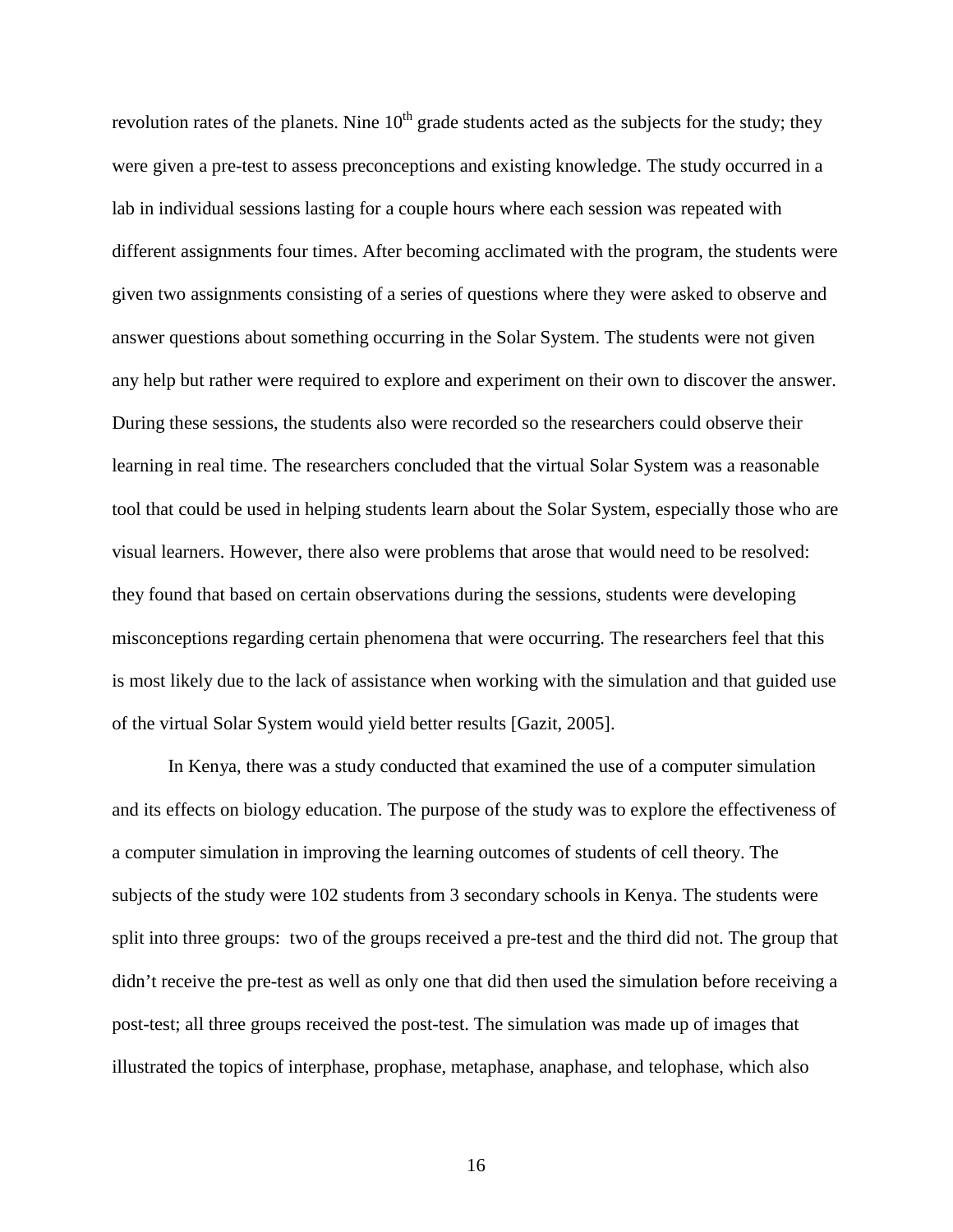were explained in words. These topics are the main stages of cell division and are part of the standards for schools in Kenya. The students were given brief instruction on the task they were being asked to complete before being divided into their groups. They were allowed to work on the program for a set amount of time and then were interviewed at the end so that researchers could collect their views of the program. The researchers found that there was a significant difference in the post-test scores of students who had used the simulation and those that didn't. They concluded that based on these results, the simulation has a large affect on how students learn the information presented about the cell theory and speculated that this claim could carry over into other computer simulations as well [Kiboss, 2004].

A study in the northern part of Israel focused on the use of a computerized simulation as a supplement to the traditional curriculum in middle school science classrooms. The objective of the study was to analyze the effect of computer simulation on how much seventh-graders understood kinetic molecular theory. The researchers examined three classrooms in two middle schools consisting of 133 seventh grade students total; the classes were randomly split into control classes and experimental classes. The students were taught a series of chapters in the book, given a pre-test, taught another chapter of the book, and then given a post-test; after the experiment, a group of five students each from the experimental and control group were selected to be interviewed. During the lessons after the pre-test, the experimental group used the computer simulation entitled "A Journey to the World of Particles" in addition to the regular instruction. The simulation allowed students to observe particles under different conditions of varying pressure, volume, and temperature and make predictions about what will happen when certain conditions change. The experimental students also were exposed to a second computer simulation developed by the researchers, which explained the differences between particles and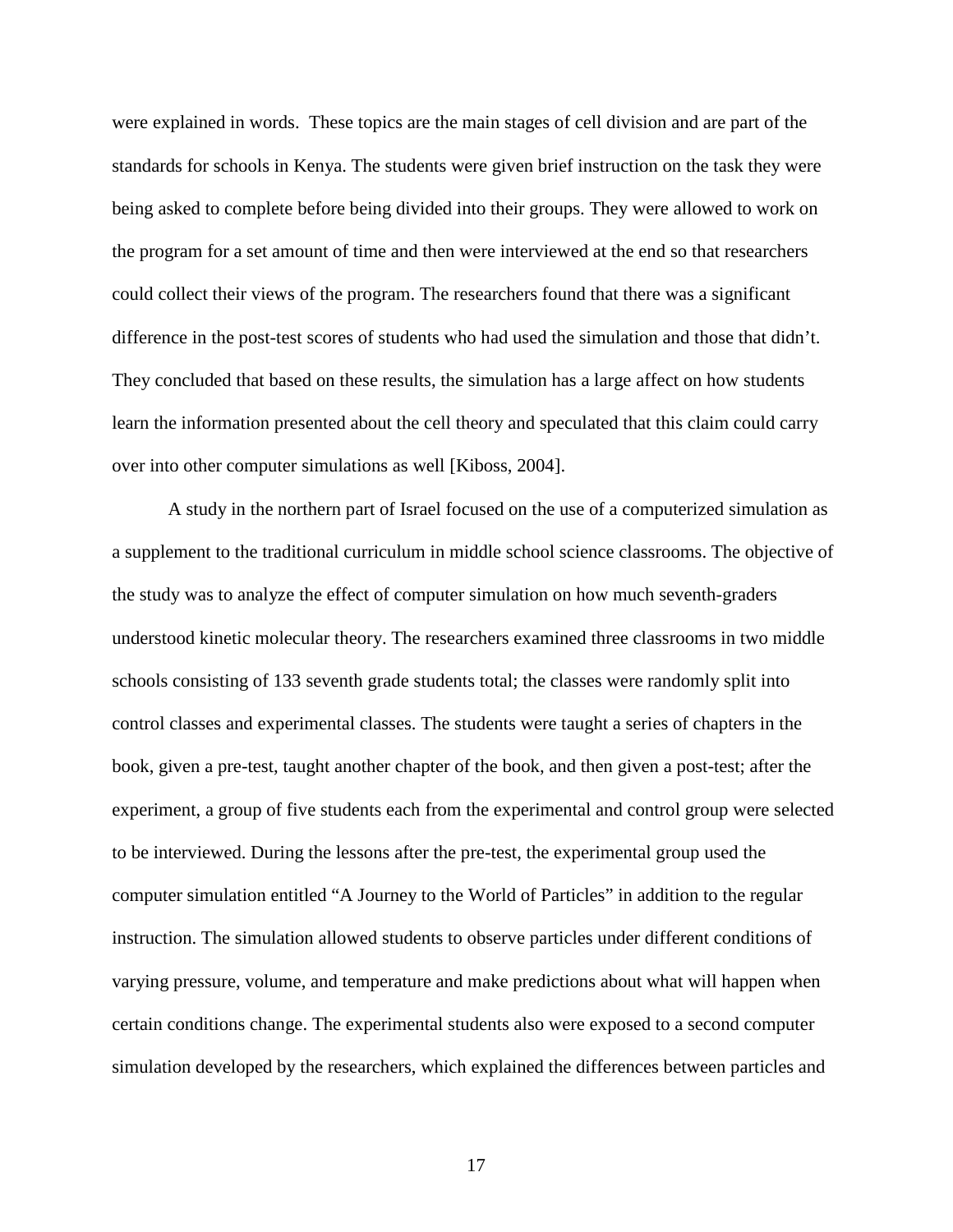their usual representation in terms of size, dimensions, and other characteristics in order to dispel common misconceptions they might have obtained from the other simulation. The researchers found that on average the experimental group improved their test scores by 29 points; whereas, the control group only improved theirs by 12. The students in the experimental group scored higher overall than those in the control group. The researchers concluded that in general the simulation helped to improve students' understanding of kinetic molecular theory. In addition, they observed that more of the students from the control group had misconceptions about particle movement and speculated that this may be due to the lack of interaction with the simulation. They also concluded that simulations should not be used as a stand-alone method of teaching but rather as a supplement to other methods of instruction [Stern, 2008].

In a study in a middle school in a mid-size midwestern town, researchers examined the effect of technology on influencing inquiry in sixth grade science students. The subjects of the study were 42 sixth-graders who were part of two sections of a class taught by a single teacher. In order to study the classes, researchers simply observed the teacher teaching as she normally did and then interviewed her and her students; ten students total were selected randomly for interviews. All of the classes were videotaped and random groups of students were recorded by microphone so the researchers could observe their verbal reactions. Researchers observed the teacher lecturing over two science units; she supplemented instruction with simulations and Internet searches. The researchers also observed the teacher assigning I-books to students to be used as a digital form of the textbook. The researchers concluded based on the poor response towards the I-books in terms of increased inquiry that the teacher is still highly instrumental in the success of technology in enhancing learning. In fact, it was discovered that in this particular classroom, there was more inquiry occurring in the absence of computers altogether. It was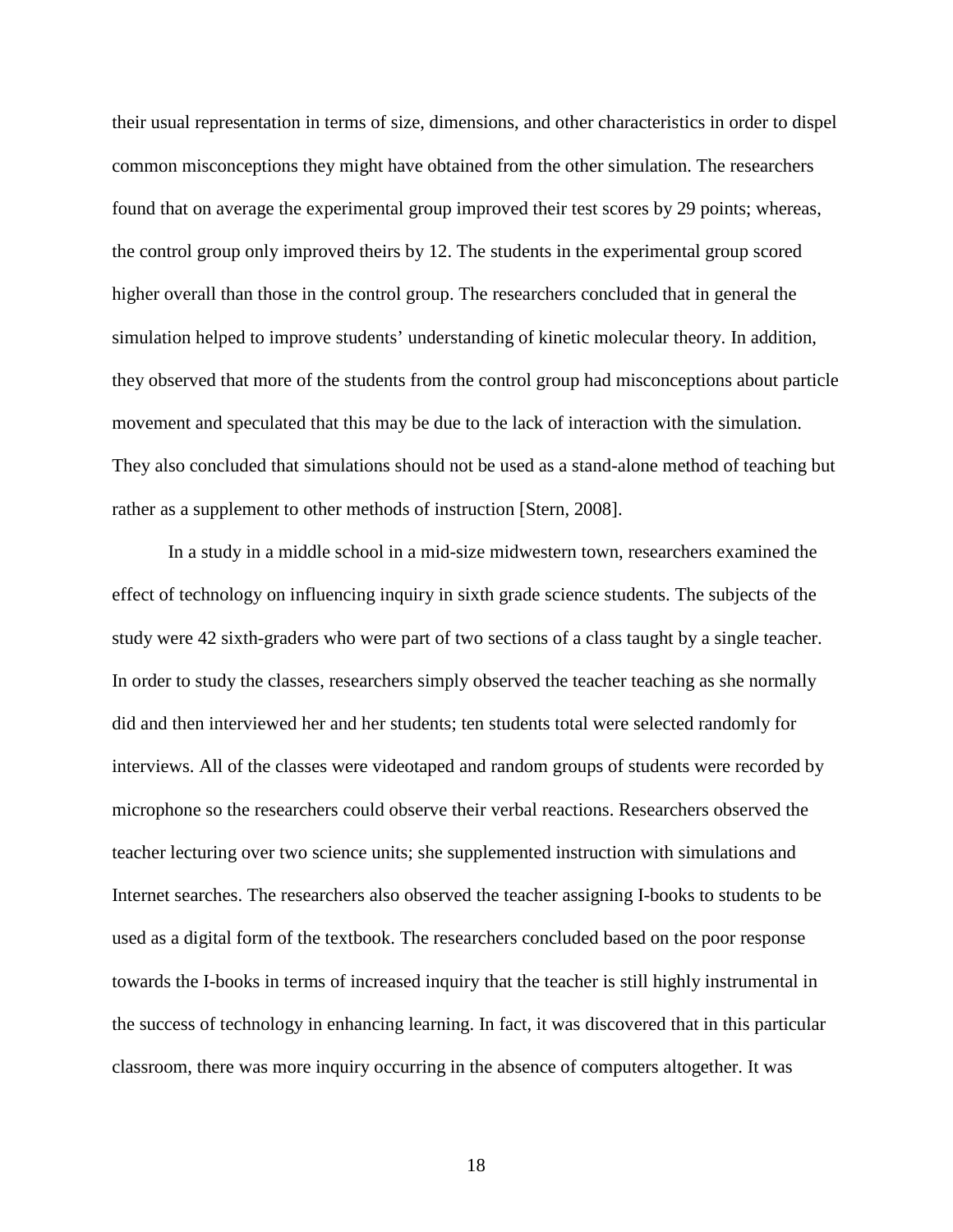concluded that the role of technology in the classroom is primarily dictated by the teacher's attitude toward technology. If the teacher is comfortable with it and uses it creatively, it can be far more beneficial than if it is simply used in the place of another medium [Waight, 2007].

### **TECHNOLOGY USE IN POST-SECONDARY CLASSROOMS**

At a large urban research university in 2004 and 2005, a study was conducted to look at the use of a virtual reality component for an undergraduate course. The goal of the study was to provide an interactive learning experience through a virtual reality environment. The course was called HDCS 1300 Family Ecosystems and was designed to look at social issues from multiple disciplines like psychology, anthropology, and economics, among others. There were 46 widely diverse students enrolled in the course. The virtual reality module was only one portion of the course requirements. Researchers used Adobe Atmosphere to create a virtual campus for students to access. When the students accessed the virtual environment, they selected an avatar and were free to move around the campus and explore buildings. One of the buildings contained a module that students were asked to complete with a variety of assignments to complete. The students were asked to complete these assignments by a certain time but were allowed to do them in any order they chose. In order to evaluate the success of the virtual environment, a focus group was created. The response was generally positive but because it was a pilot project, there were issues that needed to be worked out; for instance, it was recommended that training be offered for the students before using the virtual environment for the first time so that they could experience it fully. The researchers concluded that the virtual environment can be an effective tool for an interactive learning experience; however, there may be too many challenges to overcome to make it a feasible option in the near future [Steward, 2010].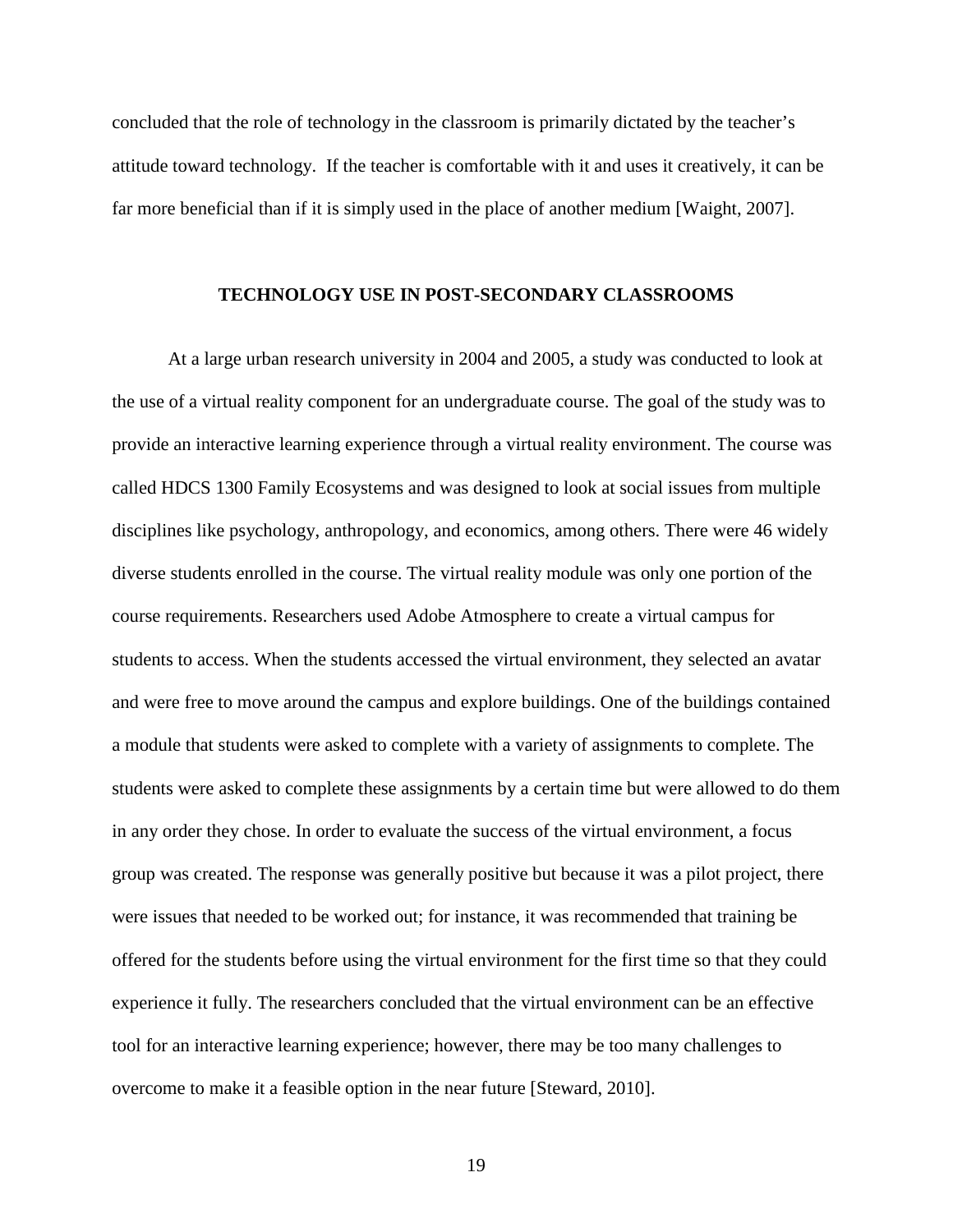Between 2004 and 2009 at the University of Southern Queensland in Australia, a study was conducted to examine the use of tablet computers and virtual classroom software for various math classes. This study was inspired by the fact that 80% of the students enrolled in the university were studying by distance or online education. The tablets and software were used to record and distribute lectures, record tutors for later distribution, record video of hard to understand topics to be viewed later, conduct one-on-one meetings between teachers and students at a distance, and host group meetings with students all over Australia. There were three main modifications made to the traditional method of teaching these courses: the lecture, the tutoring sessions, and one-on-one meetings; and students were asked to complete surveys in regards to their feelings on each of the modifications. The primary mode of teaching in the math lectures had traditionally been writing on a whiteboard or projector. During this portion of the study, researchers altered the lectures in a Foundation Mathematics class and an Algebra and Calculus class. A tablet was used to record lectures in the Foundation Mathematics class. In both classes, the instructor used the tablet to write out solutions to problems while at the same time explaining them; the software not only captured the process of solving the problems but also recorded the audio explanation. After this particular segment, the researchers recorded a full set of lectures for a class. One of the surprising findings was that there was no decrease in student attendance on-campus even though all students had access to the lectures online. In addition to lectures, students had the option to attend tutoring sessions; typically students could attend these tutoring sessions either face-to-face or online. The online tutoring sessions were offered through Windows Live Messenger. The university also tried using Elluminate Live! to do the online tutoring sessions. The students seemed to respond a little better because they were able to receive immediate responses, including audio, when they needed help; this software also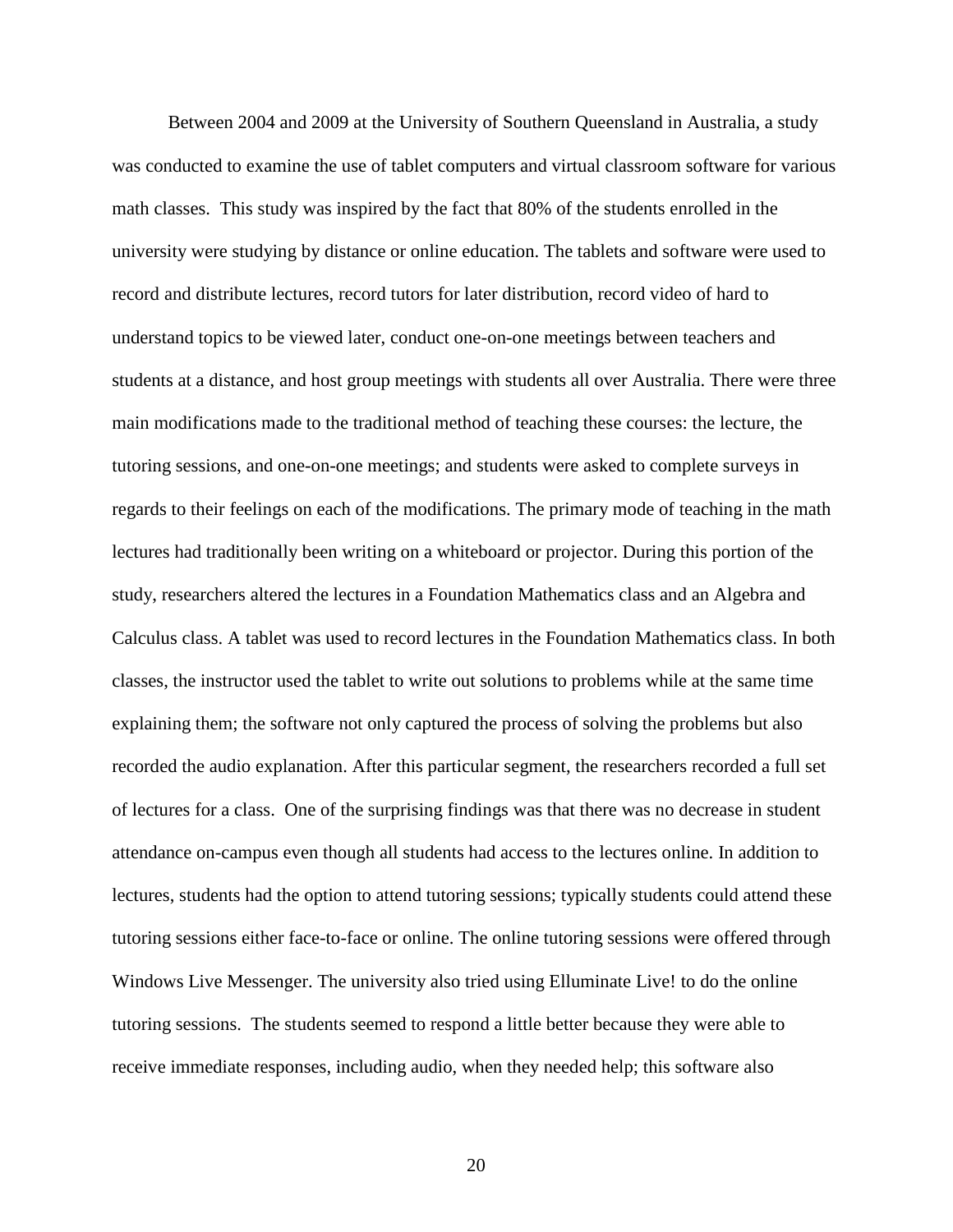contained a shared whiteboard that allowed everyone in the session to interact with it. In an attempt to further improve this experience, researchers implemented the use of tablets in the tutoring sessions. The tablet was wirelessly connected to a projector so that the tutor could have students solve problems without leaving their seat but the other students could still see the solution. In order to improve the one-on-one consultations, the tablet was used as an alternative to the traditional phone or email method. During face-to-face sessions, instructors could explain the solutions to a problem using the tablet; in addition to this, however, the instructor could just as easily record the process of solving the problem along with audio and email it to the student, especially if the meeting is from a distance. Some of the major advantages given for using tablets in lectures were that the lectures were easier to understand, they allowed the instructor to respond to students' questions, and they could be recorded to be revisited later. Some of the disadvantages noted were that handwriting can still be an issue, complex solutions can become difficult to follow, and that the technology didn't always function correctly. Some of the major advantages of using the tablet in the tutoring sessions were determined to be that it was easier to see how people are solving problems without being intimidating, it helped to see where mistakes have been made, and the sessions could be recorded and viewed later. The disadvantages were that it was still difficult to find time for everyone to meet even online, some students were not acclimated to the technology, and sessions became difficult when there was no clear plan for using the tablet. In the one-on-one sessions, the major advantage found was that the solutions to difficult problems could be recorded for use by more than one student and revisited at a later time. The disadvantage is that recording the solution with another student presented a problem with possibly embarrassing the student and with confidentiality. The researchers concluded that even with a few setbacks, these processes are beneficial ways to use tablets in order to improve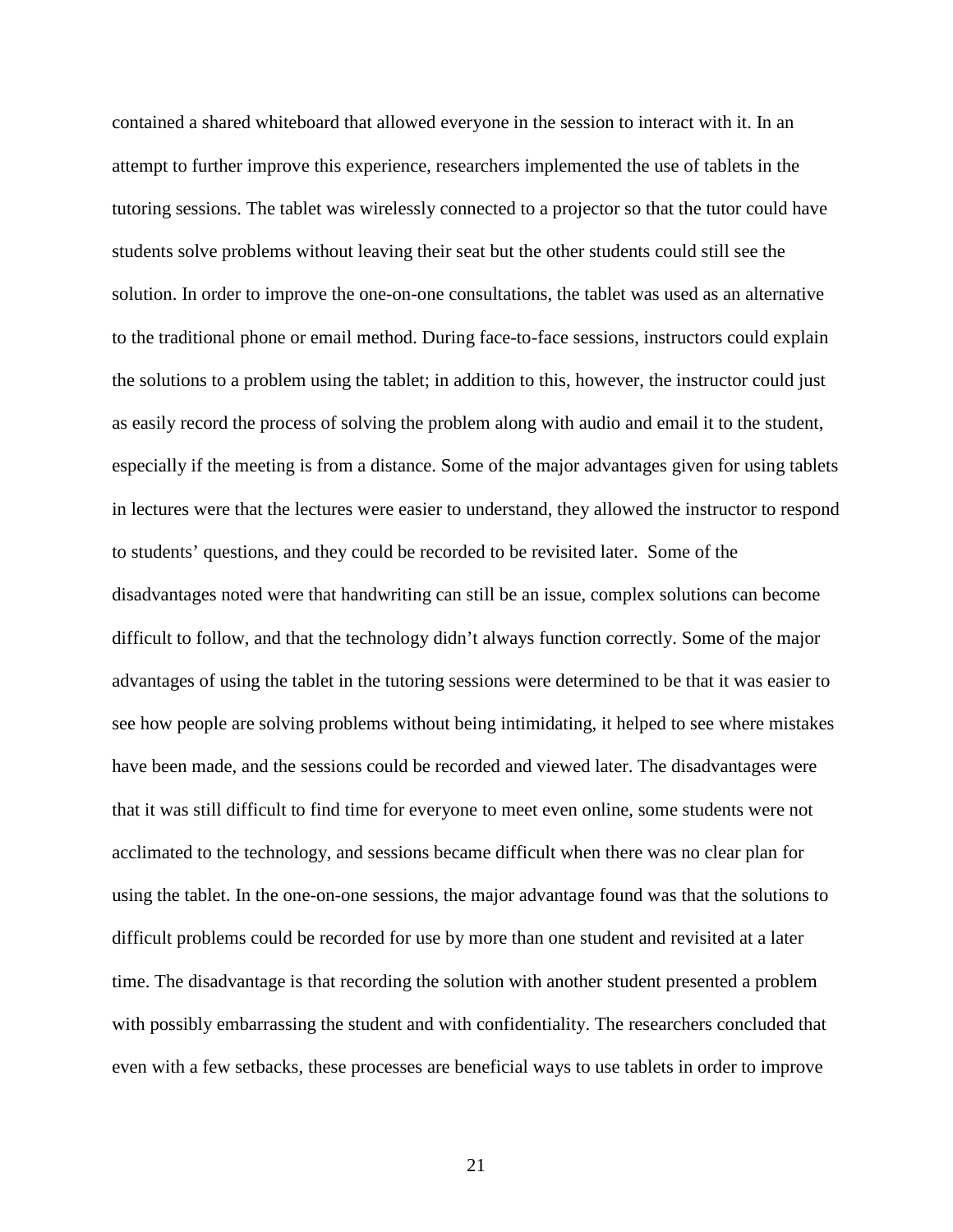instruction in math classes [Galligan, 2010].

In 2007 at Open University, a study was done exploring the use of tablets for tutors to mark assignments for students. The purpose of the study was to test the pilot program which would not only allow for a quicker turnaround on assignments but also allow for more valuable feedback for students. Most of the courses at Open University required assignments to be submitted to a tutor to be graded and returned. The tutors were dispersed throughout the country and were each responsible for around 25 students. Prior to 2006, the method for submitting assignments to the tutors had been by mail, which caused issues in that it took time for tutors to receive the assignments, submit graded assignments to the university to be recorded, and for the students to finally receive feedback. In 2006, the university implemented an electronic system to submit assignments in order to produce faster responses and reduce headaches. This method was not required but was highly recommended to be used whenever possible. With this system, students were able to submit their assignments online; and the tutor could download them and grade them before uploading them again. This obviously provided a faster turnaround; however, a major disadvantage especially for those tutoring physics and math courses was that typically the tutors had limited tools in order to make notes and write equations on the assignments. Thus, the feedback to the students was sub par. In this study, researchers provided the 19 tutors of a physics course who chose to participate with a tablet computer, which had software installed that would allow them to make handwritten notes on assignments. The tutors used PDF Annotator, Microsoft Word, and Windows Journal to annotate the assignments depending on what format they were submitted in. At the end of the class, the tutors were asked to take a survey in order to give feedback on the project. The results of the survey showed that even though students were not required to submit assignments electronically, the number submitted in this way had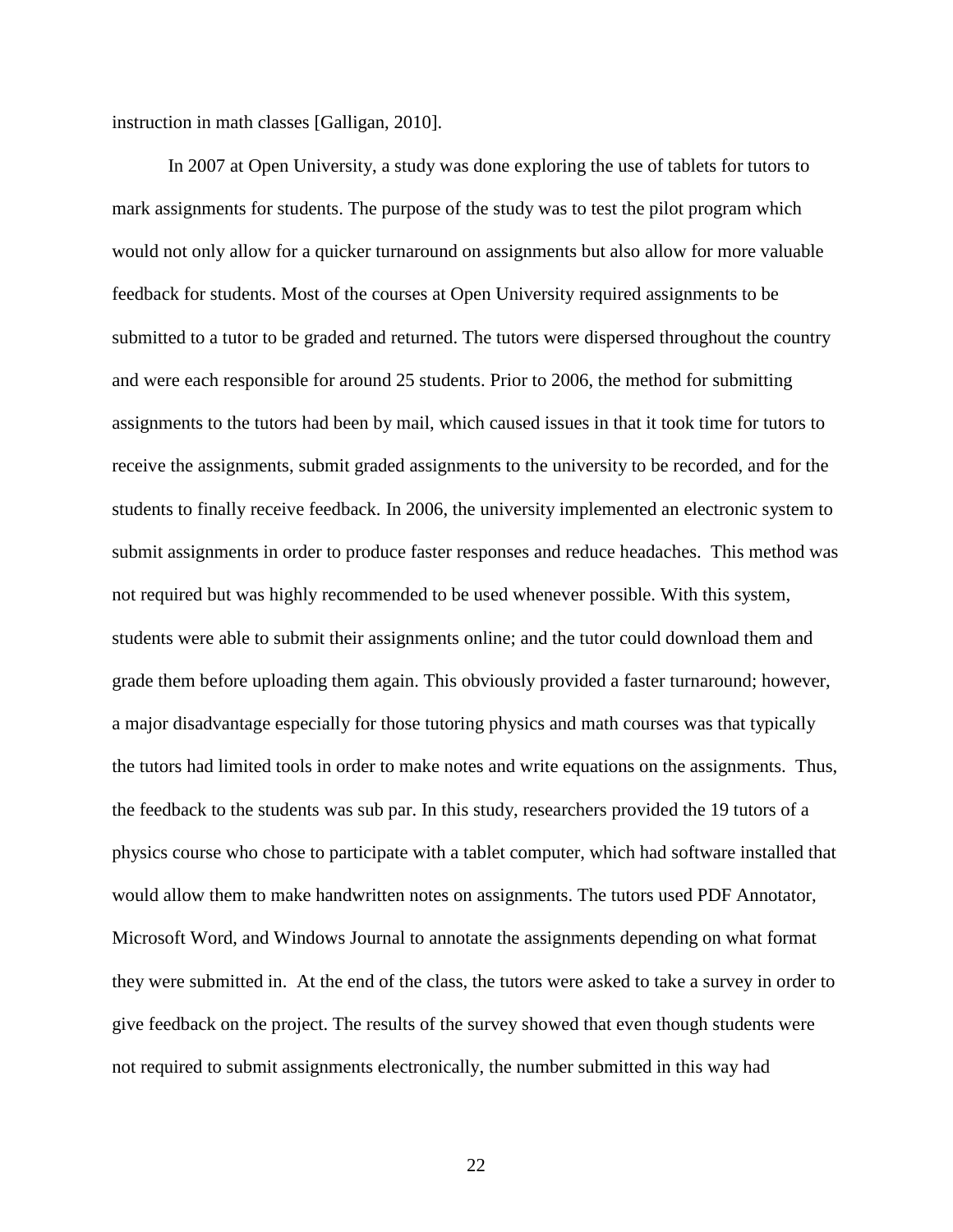increased to 40% by the end of the project. The tutors found that it was as easy to make notes on the tablet as on the written assignments, easier to correct comments if they found they were mistaken after writing something down, and easier to keep multiple page assignments organized; they also found that the turnaround time was faster and the electronic assignments were easier to submit than the paper ones. Some of the disadvantages discovered were that converting files to a usable format sometimes became a hassle, comparing papers to ensure consistency was difficult, and students waited until the last minute to submit assignments because they did not have to take the postal service into consideration which caused more work at one time for the tutors. The tutors also reported that the students had commented positively on the quick turnaround time, increased time to complete assignments because of not having to consider the mail, and clarity of comments written on their assignments when they were returned. The researchers concluded that with all of the positive feedback, the use of tablets for correcting assignments would be a viable option; however, the cost may prevent widespread use [Freake, 2008]

In 2006 at the University of Queensland, researchers organized a case study to examine the use of tablet technology to supplement their current curriculum. The purpose of the study was to design a more effective way to present lectures to math students. The researchers used PDF workbooks on tablets in order to teach three courses over three consecutive semesters in place of the paper workbooks that had been previously used; the three courses were Calculus and Linear Algebra I (course 1), Calculus and Linear Algebra II (course 2), and Discrete Mathematics (course 3). The courses had 320, 600, and 120 students enrolled, respectively. Courses 1 and 2 used a graphics tablet while a tablet computer was used in course 3. All of course 1 was taught by one of the researchers; the researchers taught part of courses 2 and 3, but other instructors who used overhead slides to teach taught the other parts. The workbooks were posted in PDF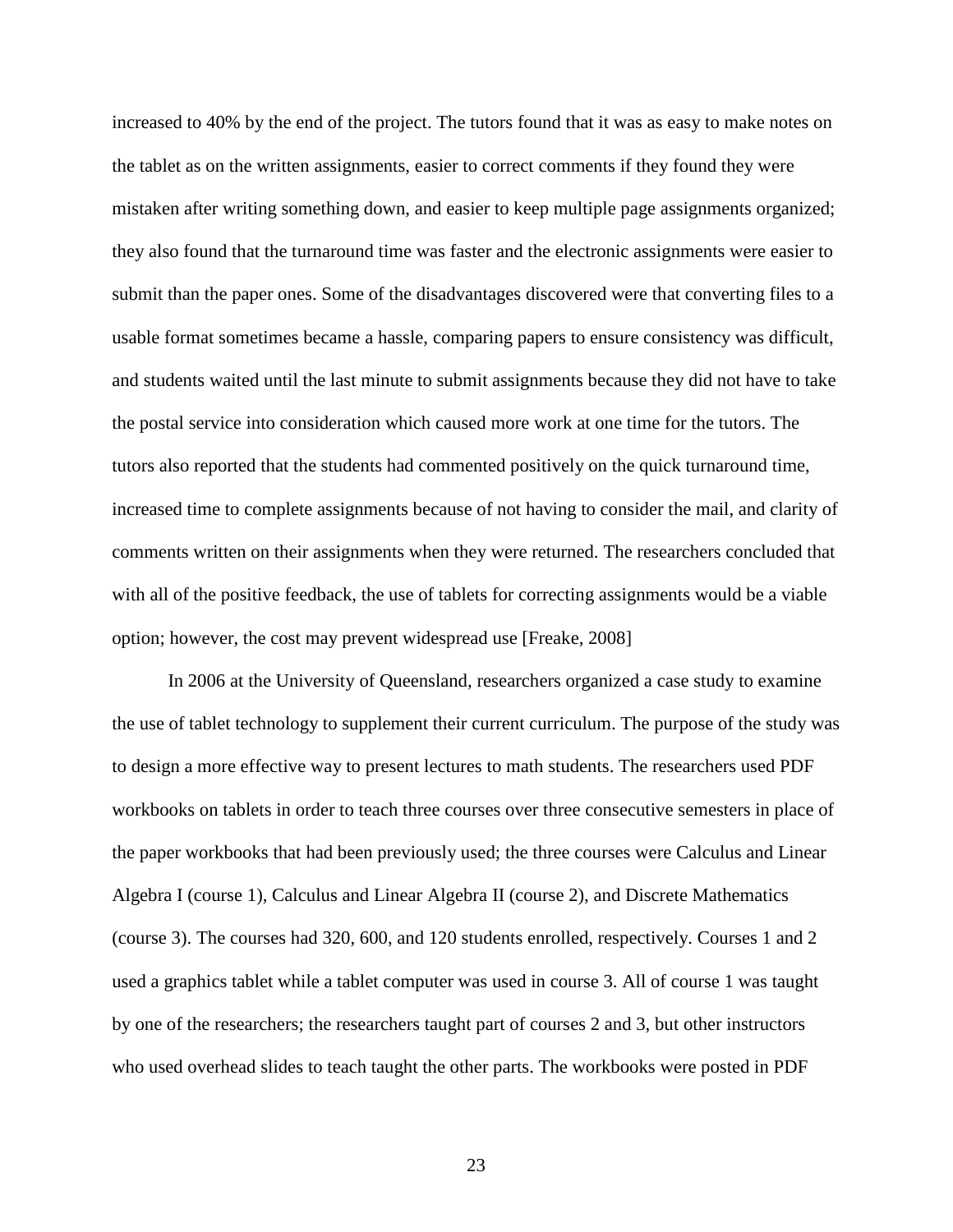format so that students could download them; these workbooks were used during class and allowed the researchers and students to mark notes or fill in information in the document using the tablet. At the end of each semester, the students were asked to fill out a survey. The researchers found that 85% of students said they preferred filling in the workbooks to having a complete one given to them and 89% said they thought it helped them to understand the material by writing it down. About 92% of the students said they liked having an electronic form of the lecture notes available online and 46% responded that they never went to the lectures because the material had been posted online. In general, the researchers found that students enjoyed using the workbooks on the tablets because they had the information as well as space to write notes all in one place. They concluded that tablet technology can be very useful in the classroom, but its success was dependent on the ability of the instructor to use the device as well as a lack of technical issues [Loch, 2006].

A study at Fort Hays State University in Kansas examined how effective DyKnow software was in teaching an undergraduate physics course. The purpose of the study was to determine if tablets, computers, and DyKnow software have an impact on student test scores and if students have preference of technology over traditional instruction. The course was a core class for physics majors and covered relativity, atomic physics, and nuclear physics. To compare test scores, researchers compared scores of a class in 2005 with those of the current class in 2006. In the previous course, the instructor used a tablet; but the students did not. The 2005 course primarily used PowerPoint and annotations made with an electronic pen on the tablet to supplement lectures; the material was then posted online so that students had access to the notes right after class. In the 2006 class, 15 tablets were made available for use. Each student received their own tablet, which they were allowed to check out for use outside of class; the instructor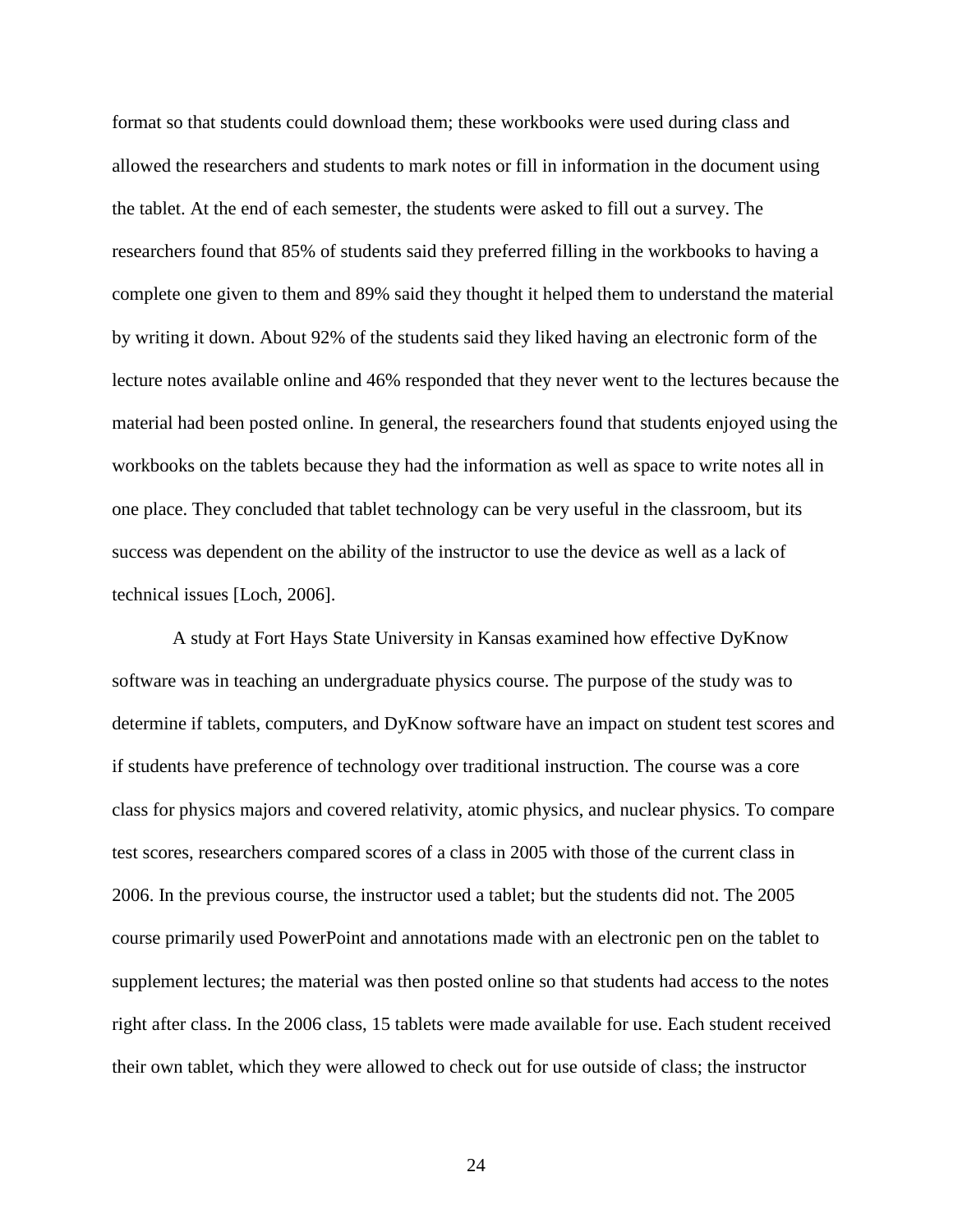also used DyKnow software for the course. The DyKnow software allowed the instructor to display all the classroom activities on his screen and also record class so that off-campus students still had access to the lectures. The results of the survey showed that students preferred the use of technology in the classroom when compared to other modes of instruction. The students also felt that the DyKnow software allowed them to take better notes and learn better. The main complaints about the use of the tablet were the network slowness, prewritten content and incompatibility with Apple products. The average test scores were shown to have increased slightly but there was not a large enough difference to be considered significant [Hrepic, 2013].

At Canada College in San Francisco, California, a series of studies was conducted to determine how tablet computers could be used in order to establish an interactive teaching model. A secondary purpose to the paper was to observe the effects of these interactions as well as collaboration on student performance. The subjects of the studies were students in a Circuits course required for engineering students at Canada College. The data for the studies were collected when the class was offered at Canada College in Spring 2005, Spring 2006, and Spring 2007 and was also collected at San Francisco State University in Spring 2007 because the same instructor taught the class. The number of students for each class was 41, 28, 16, and 46, respectively. The traditional approach for teaching the Circuits class was that the instructor would present lectures and examples in class and assign homework as well as give exams and quizzes for assessment. In these studies, a model the researchers refer to as the Interactive Learning Network (ILN) was used to supplement classroom instruction. The ILN was created with wirelessly connected tablet computers containing a program called "NetSupport School" which allowed for instructor and student interaction. In order to fully utilize the ILN, the instructor would lecture for less time than in traditional instruction and students would spend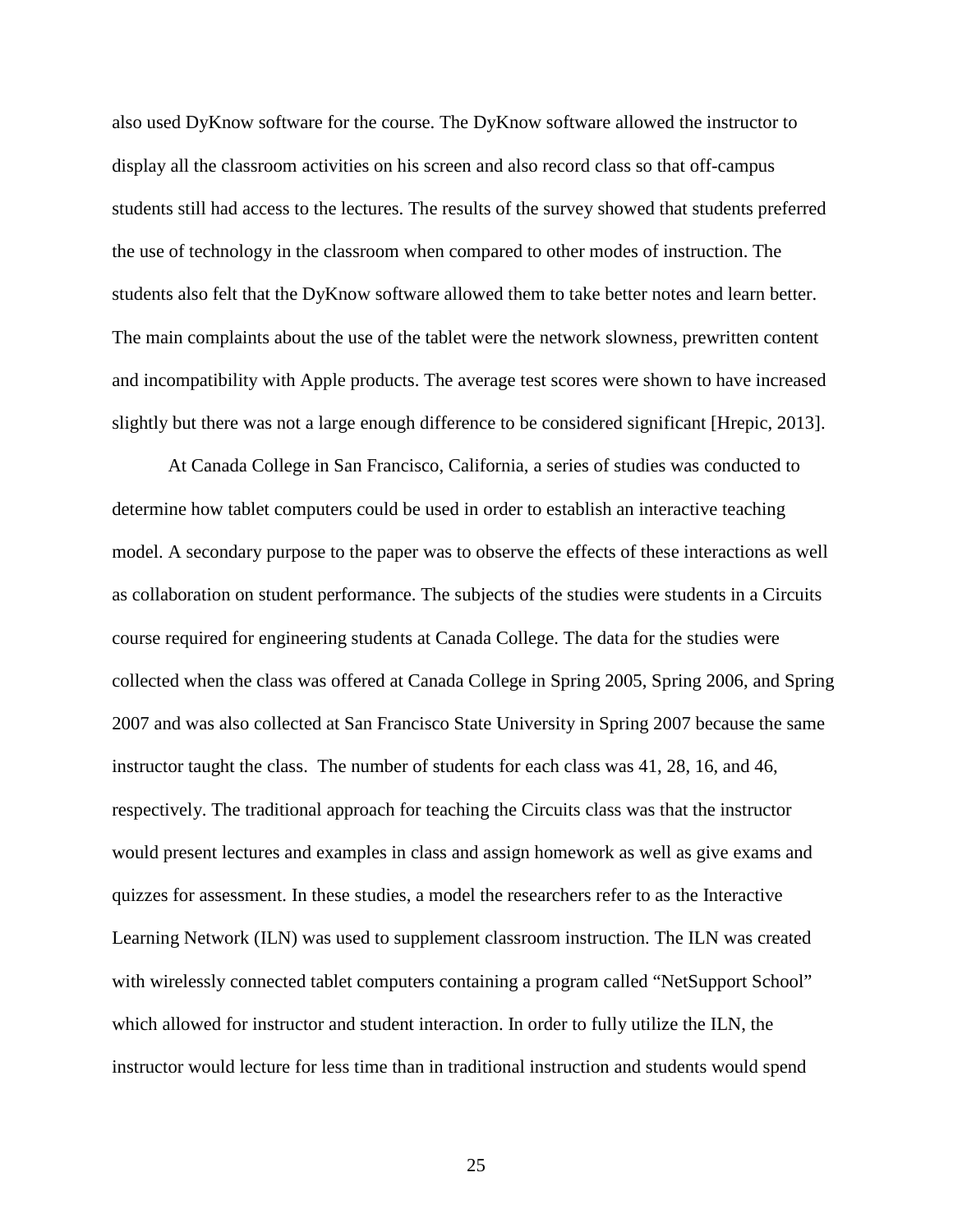more in class time working on example problems which the instructor had access to. The students also were able to access the instructor's lectures through a PowerPoint program and take notes during the class using their tablet. NetSupport School allowed the instructor to survey the class during the lecture to check for understanding and receive instant feedback; the program also allowed students to submit questions individually if they were struggling with a certain concept or problem. The students in the classes had no previous experience with tablet computers. The first study was a comparison between the Spring 2005 class where the ILN was not used and the Spring 2006 class where the ILN was used. The instructor gave lectures using only chalk and the blackboard for the Spring 2005 course but used PowerPoint and the ILN for the Spring 2006 class. The second study occurred in Spring 2007 in a course at Canada College and a course at San Francisco State University taught by the same instructor; the course at Canada College still used the ILN but the course at San Francisco State University did not. Lectures at both institutions were given using PowerPoint supplemented with examples written on the tablet in the groups using the ILN; in the San Francisco State University course, however, the ILN and tablets were not used. The studies found that there was an increase of homework submission rate from 87% in the non-ILN groups to 95% in the ILN groups. In the second study, they found that the attendance rate increased from an average of 7.5 absences in the non-ILN class to 2.3 for the ILN class. They also found that students were willing to spend an average of 6.8 hours a week on outside assignments in the ILN group; whereas, they only committed an average of 5.4 hours a week to these assignments in the non-ILN class. The researchers observed gains in quiz and homework scores in the first study; and they observed gains in quiz and exam scores in the second study. From surveys, the researchers observed positive attitudes towards the use of the ILN in the classes that used them. The researchers felt that the improved performance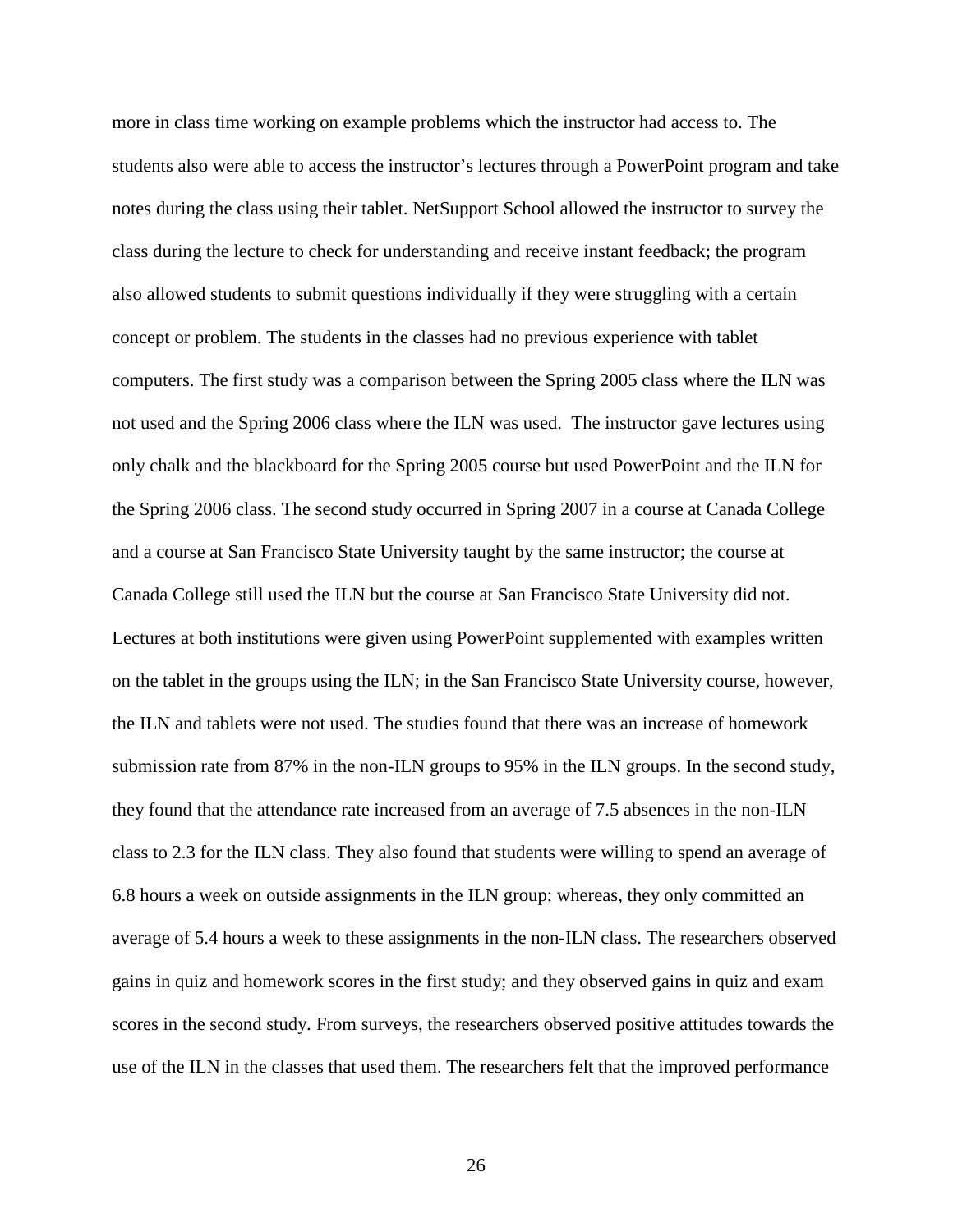may have been partially related to the fact that students were more confident in asking questions because they could submit them through the software anonymously; these questions also allowed the instructor to identify common issues and get them resolved before further confusion occurred. The researchers also speculated that the increase performance may be partly due to the increase in attentiveness of the class resulting from the random surveys the instructor gave as well as the knowledge that the instructor could observe their progress at any time. The study concluded that the ILN provided an effective learning environment in which student performance was enhanced due to more student-instructor interaction, more student engagement, and more individualized attention [Enriquez, 2010].

In a study at a major midwestern research university, pre-service teachers enrolled in a Masters of Education program were examined in their use of a computer program to build knowledge of the moon phases. A group of 50 students working towards their licensure for early childhood education was used for the study. The purpose of the study was to observe changes in the students' understanding of lunar concepts included in the teaching standards for their grade level by using a computer program known as "Starry Night Backyard". The course was taught using a combination of a textbook and the software. The goal of the instructor of the course was to use the activities to allow the students to correct their misconceptions and build a foundation of knowledge about the moon phases more accurate to the current scientific view. The instructor taught the course by first having the students collect and share data about the moon, then analyzing the moon data, and finally modeling the cause of the moon phases using "Starry Night Backyard". Before working with the software, the instructor gave the students instruction on how to use it. The software allowed the students to set the date, time, observation location, and view of the moon. The students were required to make daily observations which included a drawing of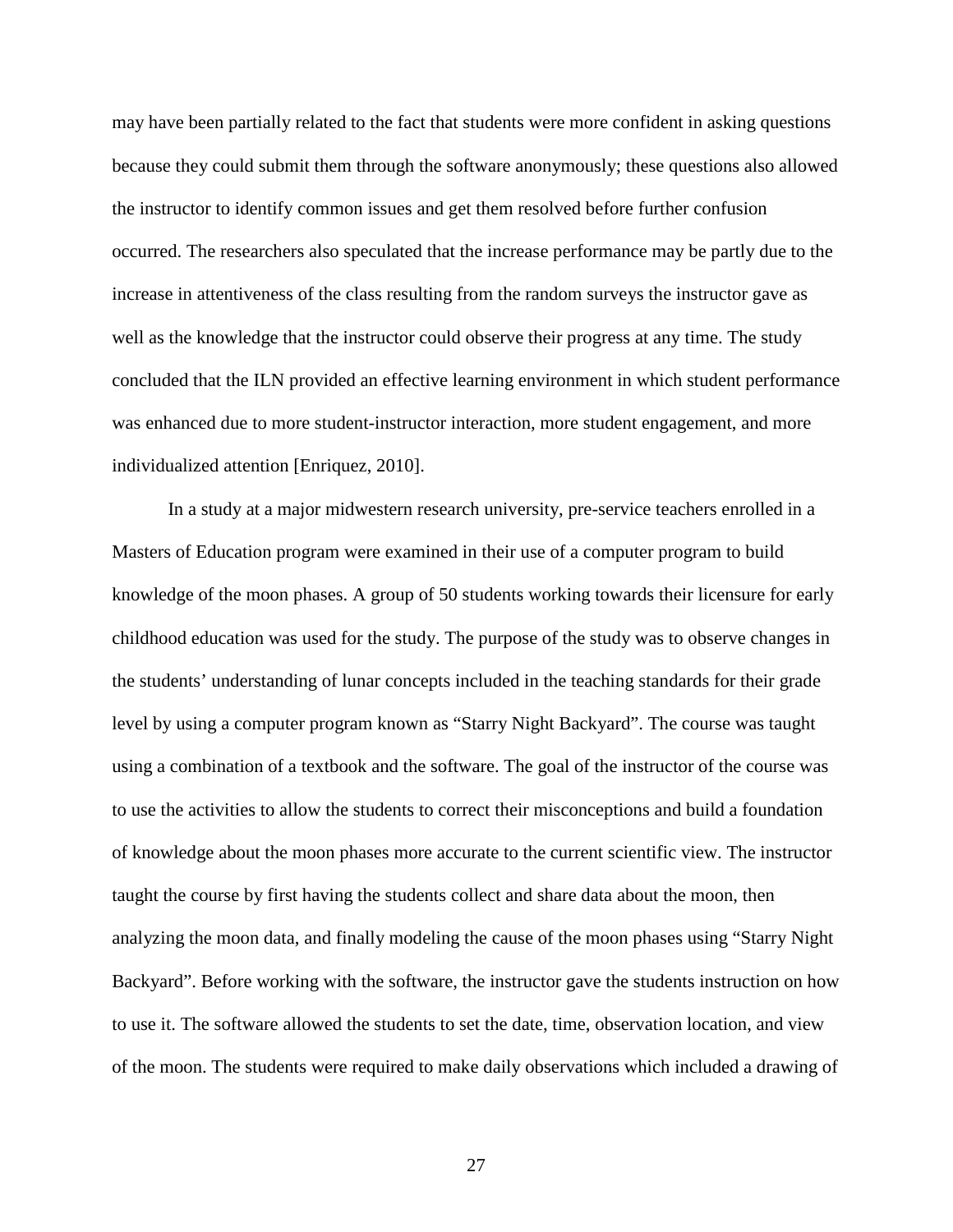the moon's shape, the time of the observation, the direction they looked to see the moon, and the angular separation between the moon and the sun; these observations were recorded for nine weeks because it allowed the students to record two full lunar cycles. In addition to recording their observations, the students were asked to share data and discuss anything abnormal in their data with the rest of the class. After recording the observations, the students were asked to analyze their data by identifying patterns, determining the length of the cycle, sequencing the shapes, applying scientific labels, and modeling the cause of the phases. The students also were videotaped before and after completing the activities to test their knowledge growth. During the interviews, the students were asked to draw the observable shapes of the moon, explain how the shapes changed over the course of the month, and then explain the cause of the changes in the shapes of the moon. The researchers found in the pre-test that many of the students omitted many observable moon shapes and 96% included at least one non-scientific shape. Of all the students that had previously completed an astronomy course, only one drew accurate moon shapes; however, some weren't represented. Researchers also found that while only 4% of the students drew the moon phases accurately in the pre-test, 80% drew them accurately in the post-test. 82% of the students had a non-scientific representation of the pattern of the moon phases before the activity, but after using the software 80% drew scientific moon phases and 98% drew scientific moon phase sequences accurately. The ability of the students to draw both the moon phases and sequences accurately increased by 80%. Researchers concluded that the course when supplemented with the Starry Night Backyard software gave the students more scientific concepts regarding the moon phases by being able to observe and analyze them. They speculated that this improvement was partially due to the usability of the program as well as how the program was used in relation to the course overall [Bell, 2008].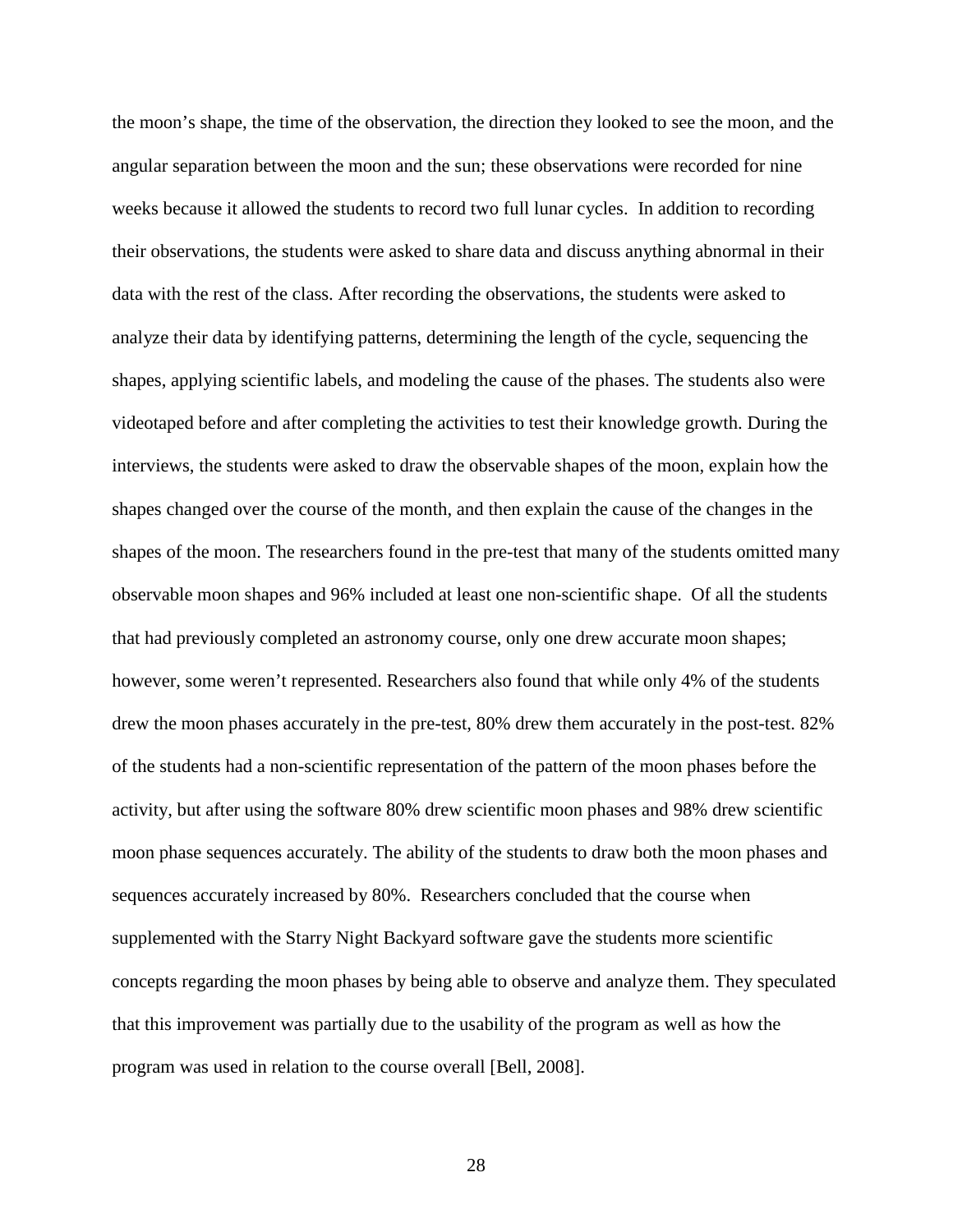### **CONCLUSIONS**

The vast array of technology introduced to the world in the past few years has grown and evolved drastically; in order to adapt and evolve, society must remain educated in it. In order to demonstrate the importance of being educated in this technology, many studies have been done exploring its possibilities in classrooms across the globe while introducing it to students at all ages. These studies have used very different methods and types of technology ranging from tablet computers to laptop computers to even simulated environments and have been conducted in primary, secondary and post-secondary schools; but they can all be applied to the science classroom and all have reached very similar conclusions. One of the findings that most of the studies have agreed on has been the fact that technology cannot be a primary teaching tool [Bell 2008, Gazit 2005, Stern 2008, Waight 2007, Schmid 2008]. All the studies that used a tablet or a laptop as the only method to dispense information found that students did not fully comprehend the topics presented and even developed misconceptions based on their observations. In science classrooms, this outcome could be especially detrimental to learning because as students progress through science curricula, the information builds on itself; any misconceptions developed early on can cause a huge setback in education further along in students' careers. In addition to a lack of distribution of information, a lot of studies concluded that the teacher's attitude towards the technology had a drastic effect on the learning experience for the child as well [Loch 2013, Waight 2007, Schmid 2008]. If the instructor wasn't comfortable teaching using the technology, the students responded negatively to it. This of course applied to traditional teaching methods as well. In order to be an effective educator, teachers must have a large knowledge base available to provide information to the students; this is true of their knowledge of the subject matter as well as the technology they intend to use in the classroom. In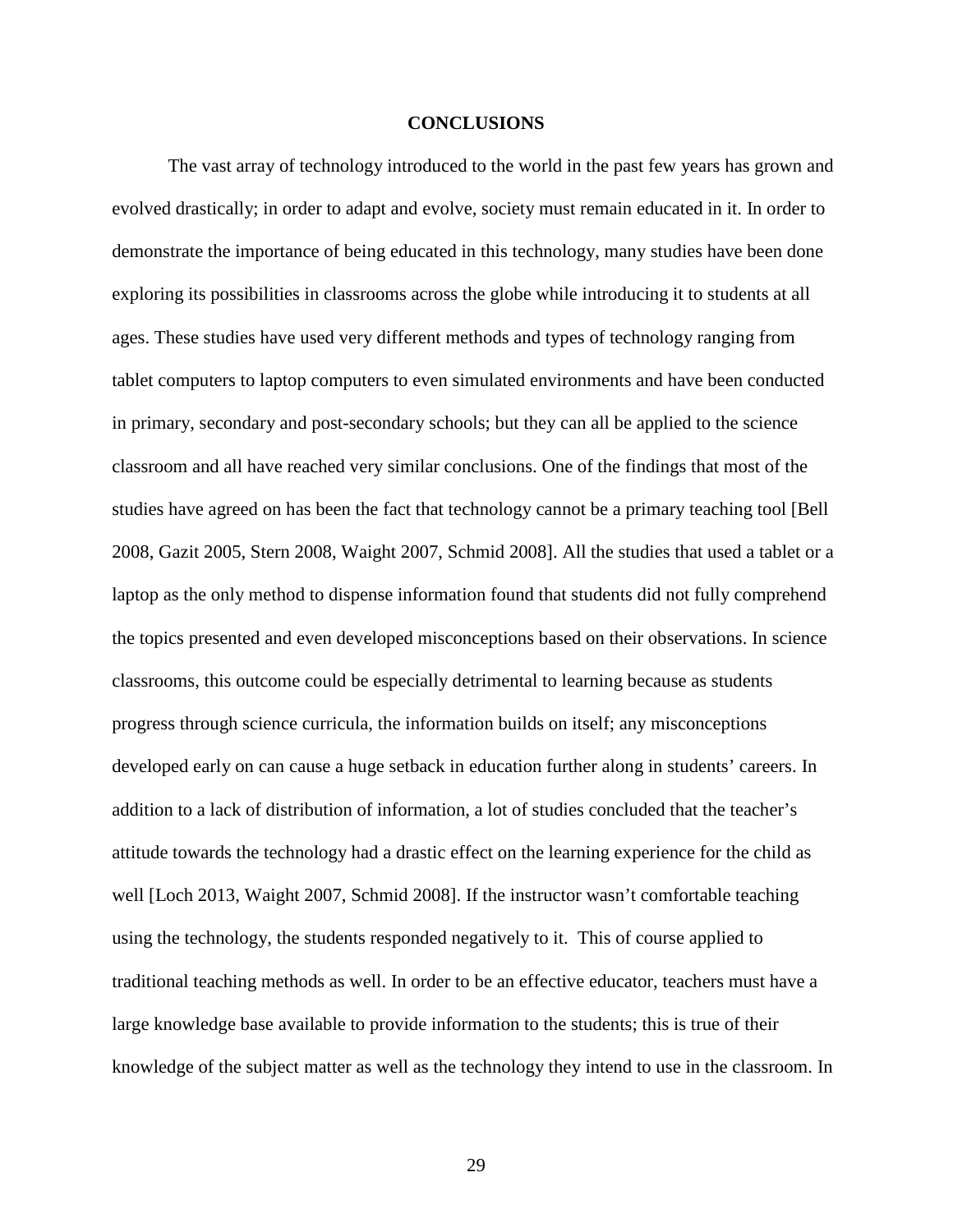fact, technology can even be used to help teachers gain this information in order to provide more accurate and useful instruction to their students [Bell, 2008]. Another common issue with technology use in the classroom was the fact that it did not always perform as it was intended [Galligan 2010, Loch 2006, Bell 2008, Hrepic 2013]. A lack of usability of the technology may occur partly due to user error by the instructors; but it could also very well be due to some malfunction in the technology itself. No matter the reason; when it doesn't work correctly, technology can be a hindrance or distraction from learning. Many of the studies did find that student performance increased in the classroom as a result of being able to use some form of media in the classroom [Yerrick 2010, Fund 2007, Kiboss 2004, Stern 2008, Hrepic 2013, Enriquez, 2010]. Researchers found that students are more engaged when interacting with technology, which directly impacts how much they learn. In science classes, it is especially important that students get a hands-on experience with topics so that they fully understand them. Technology provides a way to achieve this in many topics that were previously difficult to experience, such as the moon and cell theory [Bell 2008, Kiboss 2004]. They also found in multiple studies that the capability to communicate with the rest of the group as well as the instructor encouraged collaboration and increased individual attention [Enriquez 2010, Steward 2010, Baytak 2011, Chung 2006, Chen 2011]. In all classrooms taught by traditional methods, there are many activities that foster collaboration; however, with technology students can not only work together in the same room but from all over the country or even the world. Collaboration is important in the professional world in every field but is especially important in the field of science. Scientists share ideas in order to further each other's knowledge of various disciplines. The ability to collaborate with diverse groups of people is something that can be fostered by the use of technology in the classroom. Another crucial part of learning for a student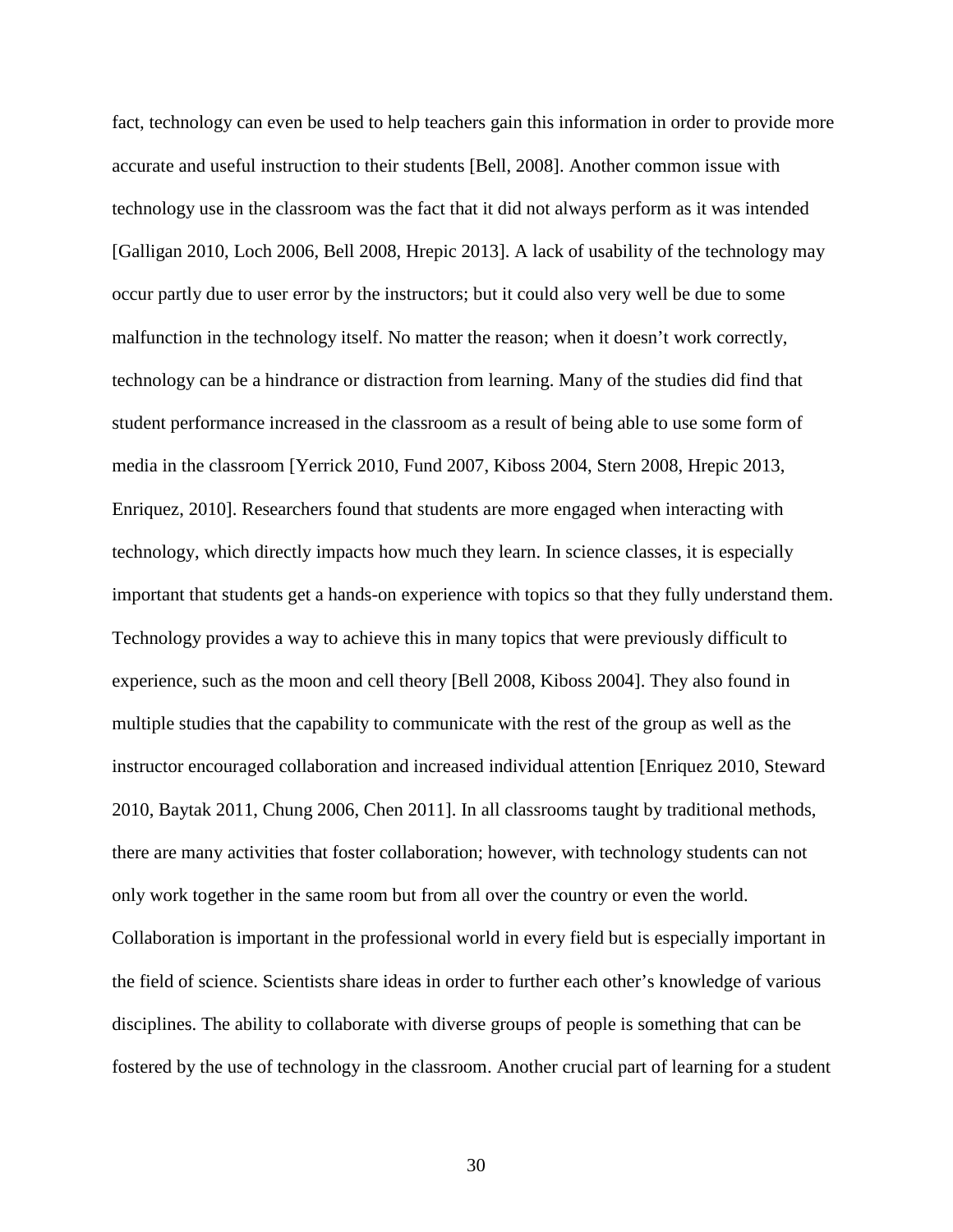is receiving feedback. Whether it comes from an instructor or fellow classmates, instant feedback provided by various technologies can be far more beneficial than having to wait especially in younger students with shorter attention spans [Galligan 2010, Freake 2008, Enriquez 2010, Chen 2011]. There also were skills students obtained from using the technologies in studies that were not directly related to science but could enhance the learning experience in a science classroom. The basic operation of a computer or tablet computer is something that many people take for granted today; however, every student does not have access to a computer at home. With basic computer skills being required for an increasing number of jobs, these skills need to be taught in the classroom. Many studies have shown that children as young as two can learn to turn on a computer as well as open programs and open and save files in addition to performing other tasks [Couse 2010, Schmid 2008, Chung 2006, Matthews 2007, Chen 2011, Baytak 2011]. Due to the fact that a lot of data collection and analysis software is available for the science classroom, these very basic skills can be put to use for more hands-on learning. Using a stylus on a tablet computer is another very useful experience to have. Tablets can be used to take notes or solve equations among various other applications [Galligan 2010, Loch 2006, Enriquez 2010]. The consideration for using technology as a tool for learning is not only necessary because of its ability to complement classroom instruction but also because of the variety of skills learned from using these various forms of media. In order achieve success in a world shaped by technology, students need to be taught to use the tools and gain the abilities necessary to attain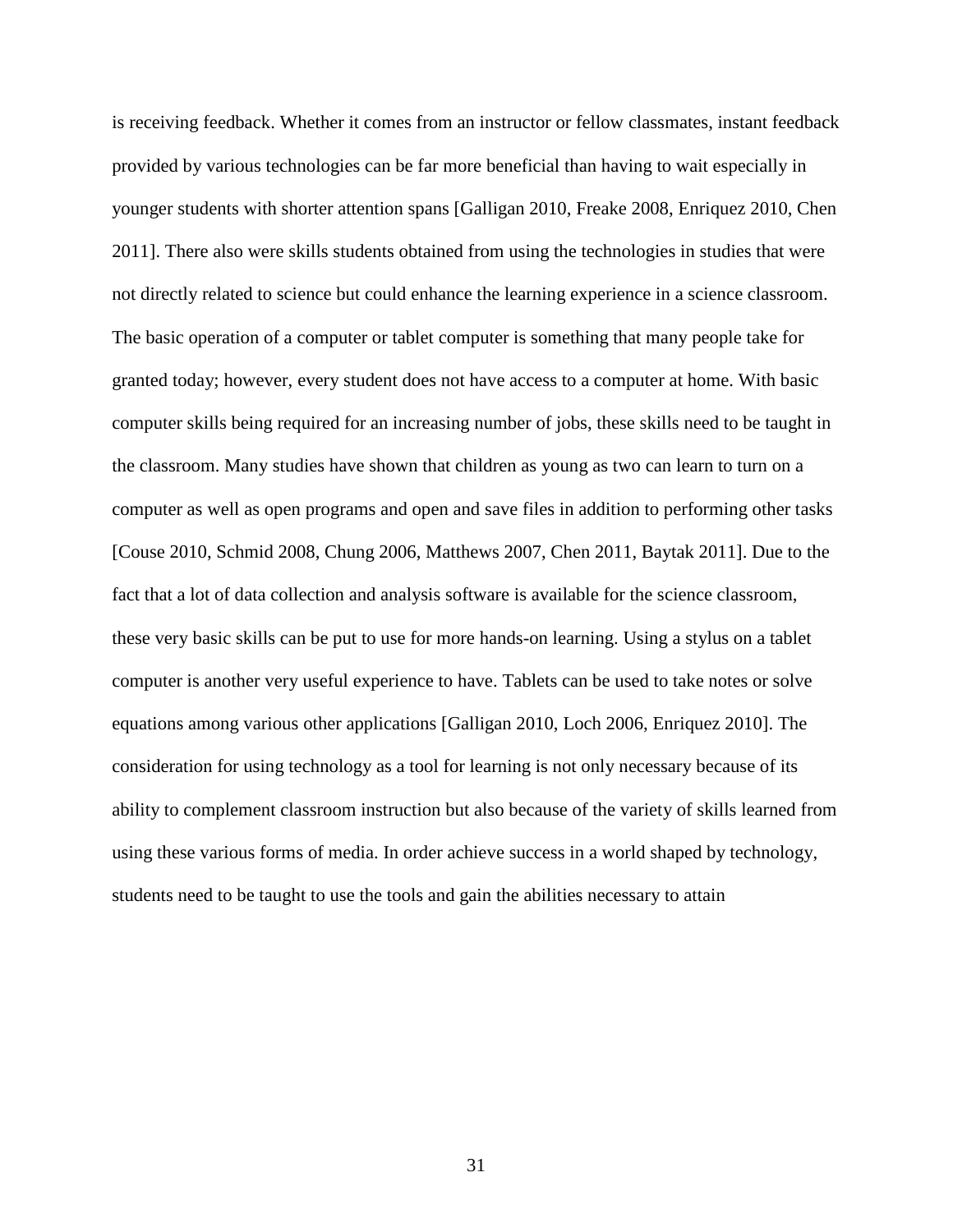## **REFERENCES**

Rideout, V.; Hamel, E. The Media Family: Electronic Media in the Lives of Infants, Toddlers, Preschoolers and Their Parents. **2006**.

Common Sense Media; Zero to Eight Children's Media Use in America*.* **2011.** 

Madden, M.; Lenhart, A.; Duggan, M.; Cortesi, S.; Gasser, U. Teens and Technology 2013. [Online]. **2013**. [http://www.pewinternet.org/Reports/2013/Teens-and-Tech.aspx.](http://www.pewinternet.org/Reports/2013/Teens-and-Tech.aspx) (Accessed June 23, 2013).

Lenhart, A; Purcell, K.; Duggan, M.; Smith, A.; Zickuhr, K. Social Media & Mobile Internet Use Among Teens and Young Adults. [Online]. **2010**. http://www.pewinternet.org/Reports/2010/Social-Media-and-Young-Adults.aspx (Accessed June 23, 2013).

The Henry J. Kaiser Foundation. Generation M2: Media in the Lives of 8- to 18-year-olds. http://kff.org/other/poll-finding/report-generation-m2-media-in-the-lives/ (accessed June 23, 2013).

Head, A.J.; Eisenberg, M.B. Balancing Act: How College Students Manage Technology While in the Library during Crunch Time. **2011**.

Iyengar, S. et al; *To Read or Not To Read A Question of National Consequence*; Research Report #47; National Endowment for the Arts: Washington D.C., 2007.

Goodwin, K. Use of Tablet Technology in the Classroom Phase 1 iPad Trial. [Online]. **2012**. <http://clic.det.nsw.edu.au/clic/index.htm> (Accessed June 23, 2013).

Couse, L.J.; Chen, D.W. A Tablet Computer for Young Children? Exploring Its Viability for Early Childhood Education. *JRTE.* **2010,** *43:1*, 75-98.

Baytak, A.; Land, S.M. Investigation of the artifacts and process of constructing computer games about environmental science in a fifth grade classroom. *Education Tech Research Dev*. **2011**, *59*, 765-782

Schmid, R. F.; Miodrag, N.; Francesco, N.D. A Human-Computer Partnership: The Tutor/Child/Computer Triangle Promoting the Acquisition of Early Literacy Skills. *JRTE*. **2008**, *41:1*, 63-84.

Chung, Y. ;Walsh, D.J. Constructing a Joint Story-Writing Space: The Dynamics of Young Children's Collaboration at Computers, *Early Education & Development*. **2006,** *17:3*, 373-420

Matthews, J.; Seow, P. Electronic Paint: Understanding Children's Representation through their Interactions with Digital Paint. *International Journal of Art and Design Education.* **2007**, *26:3*, 251-263.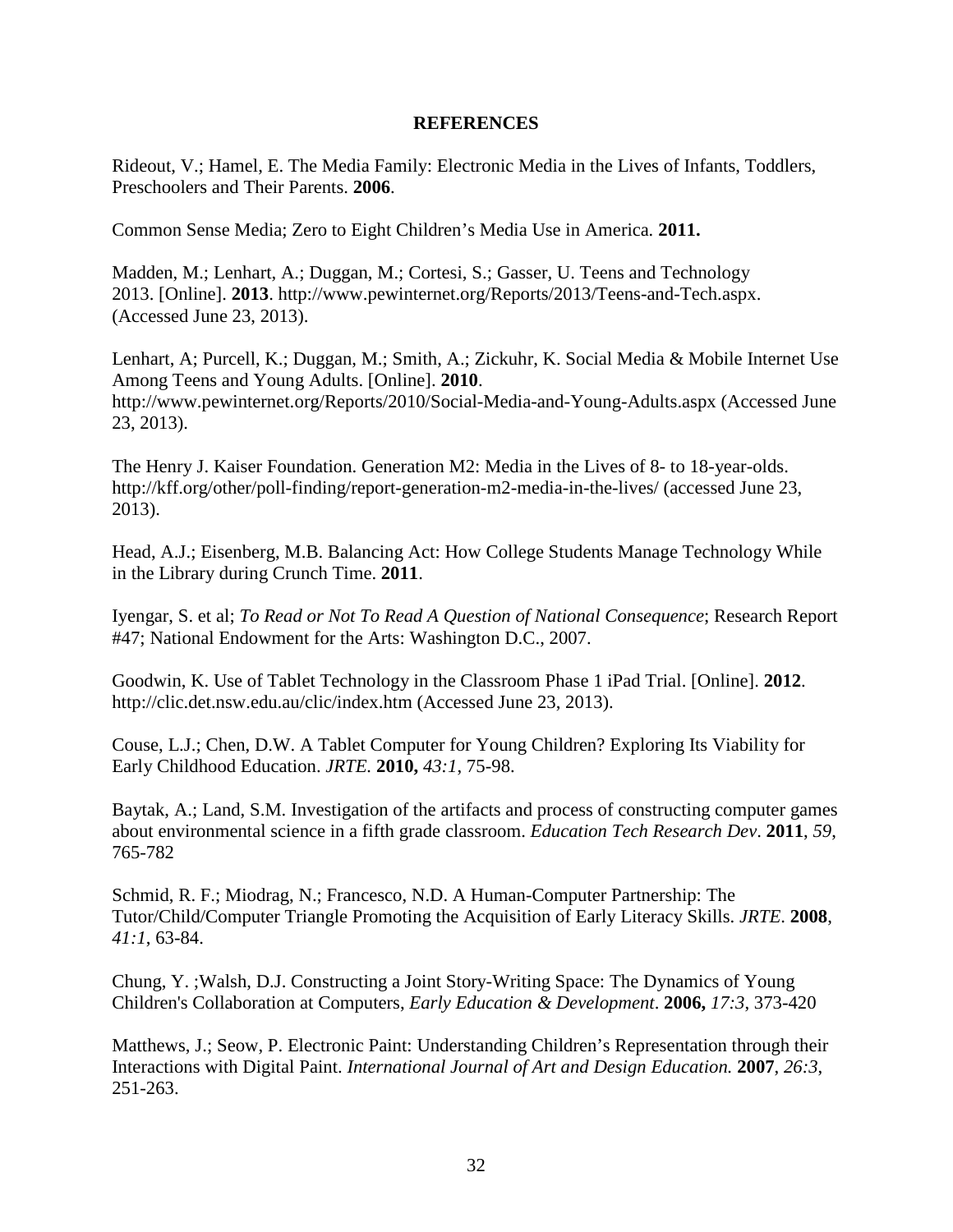Chen, W.; Looi, C. Active classroom participation in a Group Scribbles primary science classroom. *British Journal of Educational Technology*. **2011,** *42:4*, 676-686.

Yerrick, R. How Notebook Computers, Digital Media, and Probeware Can Transform Science Learning in the Classroom. [Online]. **2010**. www.apple.com/education/docs/L416304A\_Laptop\_WP-1.pdf (Accessed June 23, 2013).

Fund, Z. The effects of scaffolded computerized science problem-solving on achievement outcomes: a comparative study of support programs. *Journal of Computer Assisted Learning*. **2007**, *23*, 410-424.

Gazit, E.; Yair, Y; Chen, D. Emerging Conceptual Understanding of Complex Astronomical Phenomena by Using a Virtual Solar System. *Journal of Science Education and Technology*. **2005,** *14*:*5/6,* 459-470 .

Kiboss, J.K.; Ndirangu, M.; Wekesa, E.W. Effectiveness of a Computer-Mediated Simulations Program in School Biology on Pupils' Learning Outcomes in Cell Theory. *Journal of Science Education and Technology*. **2004**, *13*:*2,* 207-213.

Stern, L.; Barnea, N.; Shauli, S. The Effect of a Computerized Simulation on Middle School Students' Understanding of the Kinetic Molecular Theory. *Journal of Science Education and Technology*. **2008**, *17:4*, 305-315.

Waight, N.; Abd-El-Khalick, F. The Impact of Technology on the Enactment of "Inquiry" in a Technology Enthusiast's Sixth Grade Classroom. *Journal of Research in Science Teaching*. **2007**, *44:1*, 154-182.

Steward, B. et al. Mitigating challenges of using virtual reality in online courses: a case study. *Innovations in Education and Teaching International.* **2010**, *47:1*, 103–113.

Galligan, L. et al. The use of tablet and related technologies in mathematics teaching. *Australian Senior Mathematics Journal*, **2010**, *24:1*, 38-51.

Freake, S. Electronic marking of physics assignments using a Tablet PC. *New Directions*. December 2008, pp. 12-16.

Loch, B.; Donovan, D. Progressive Teaching of Mathematics with Tablet Technology. *E-Journal of Instructional Science and Technology.* [Online] **2006**, *9:2*, 1-6 [http://www.ascilite.org.au/ajet/e-jist/docs/vol9\\_no2/.../loch\\_donovan.htm](http://www.ascilite.org.au/ajet/e-jist/docs/vol9_no2/.../loch_donovan.htm) (Accessed June 23, 2013).

Hrepic, Z. Utilizing DyKnow Software and Pen-Based, Wireless Computing in Teaching Introductory Modern Physics. [Online] www.hrepic.com/Research/Papers/EdTech/MIPRO/MIPRO\_Hrepic.pdf (Accessed June 23, 2013).